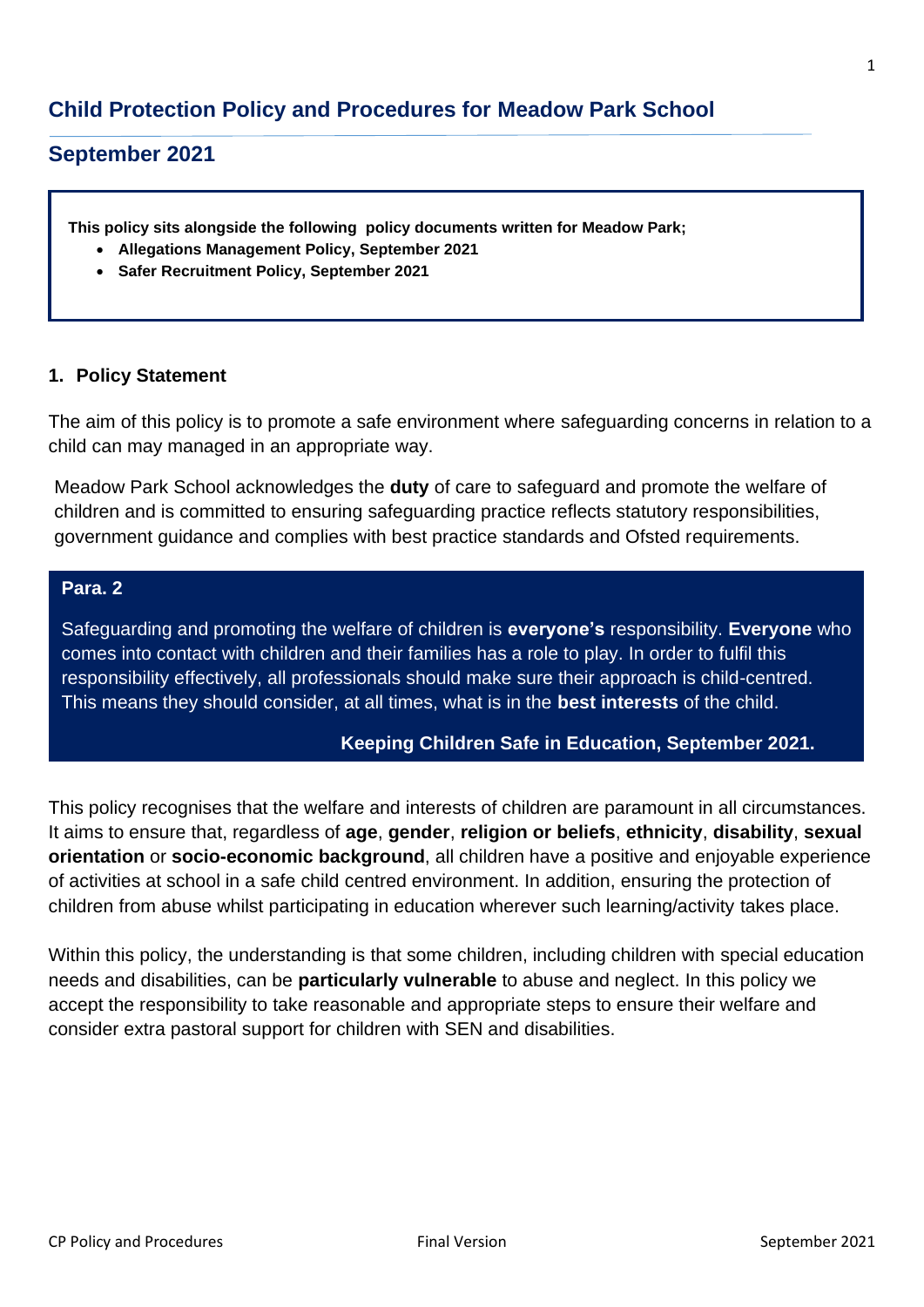#### **Para. 185**

These can include: "...additional barriers can exist when recognising abuse and neglect in this group of children.

- assumptions that indicators of possible abuse such as behaviour, mood and injury relate to the child's disability without further exploration;
- being more prone to peer group isolation than other children;
- the potential for children with SEN and disabilities being disproportionally impacted by behaviours such as bullying, without outwardly showing any signs; and
- communication barriers and difficulties in overcoming these barriers.

#### **Keeping Children Safe in Education, September 2021**

Through this safeguarding child protection policy, and in accordance with Keeping Children Safe in Education, September 2021, we will;

- Promote and prioritise the safety and wellbeing of all children and young people;
- Ensure everyone, staff, pupils and parents understand their roles and responsibilities in respect of safeguarding and child protection;
- Ensure **all staff** have read **Part 1 and Annex A, of the Keeping Children Safe in Education, September 2021 Guidance document**, and have completed a signed record to say they have done so;
- Ensure everyone has appropriate learning opportunities to recognise, identify and respond to signs of abuse, neglect and other safeguarding concerns relating to children and young people;
- Ensure in the event of incidents/concerns of abuse, appropriate action is taken in line with local procedures, and support provided to the individual/s who raise of disclose a concern;
- Ensure that confidential, detailed and accurate records of all safeguarding and child protection concerns are maintained and securely stored, and transferred securely following the agreed procedure;
- Prevent the employment/deployment of unsuitable individuals:
- Help protect children and young people from exploitation including radicalisation, child sexual exploitation and child criminal exploitation (county lines)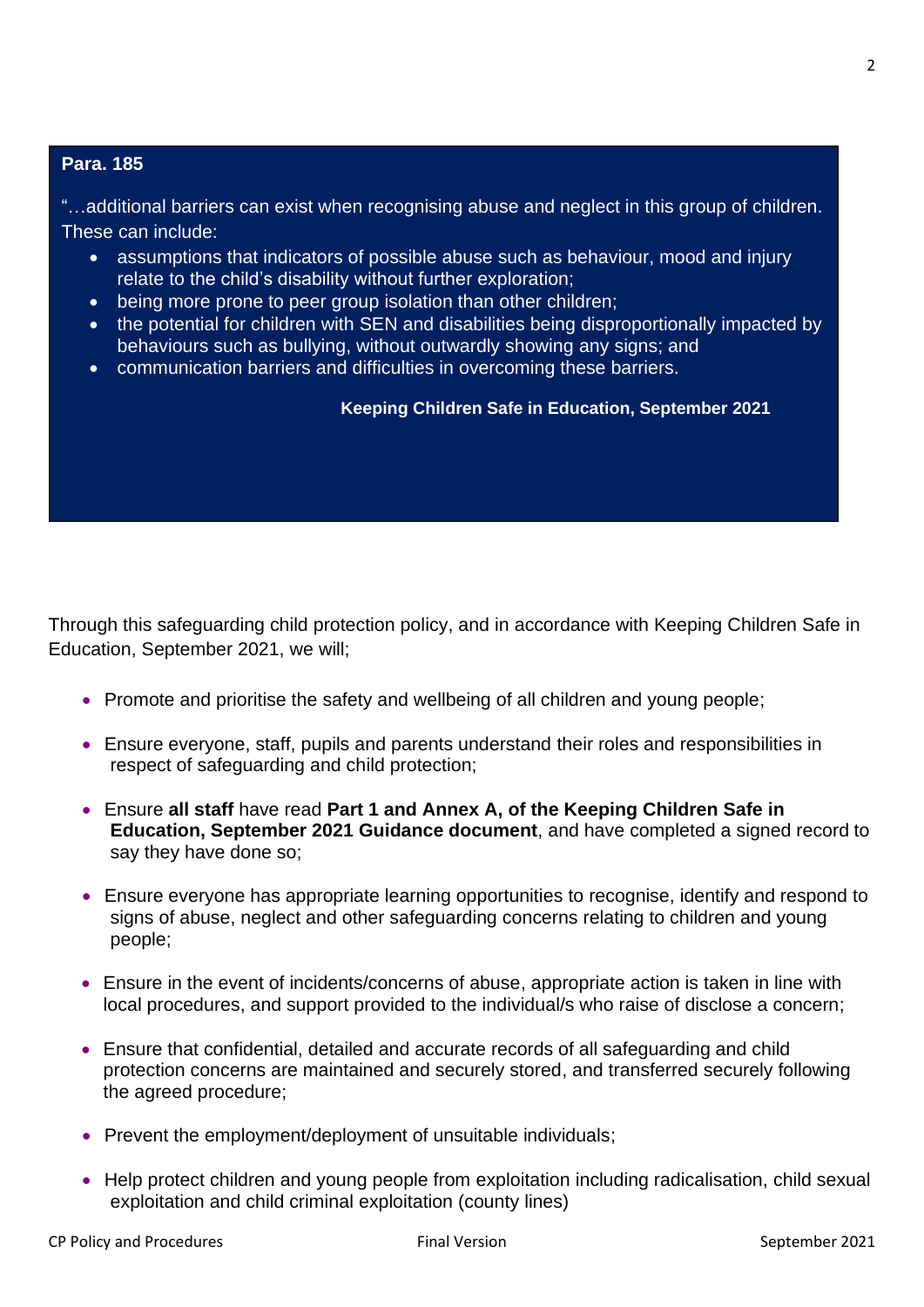- Acknowledge that even if there are no reports of peer-on-peer abuse in school it does not mean it is not happening, it may be the case that it is just not being reported, however, if peer-on-peer abuse is reported, ensure that appropriate action is taken.
- Ensure robust and effective safeguarding arrangements and procedures are in operation in school

The policy and procedures will be widely promoted and are mandatory for everyone involved in school. Failure to comply with the policy and procedures will be addressed without delay, and may ultimately result in actions taken to safeguard children as detailed in the School Behaviour Policy; Allegations Management Policy and Staff Code of Conduct.

#### **1.1 Definitions of Abuse**

Children have been abused, or are at risk of abuse, when their basic needs are not being met through acts of either commission, or omission. The category of abuse and neglect are:

# **Physical Abuse Emotional Abuse**

**Sexual Abuse Neglect Neglect** 

The ability of staff to recognise the signs and symptoms of abuse will depend upon their experience and training, however **all** members of staff should be alert to the possible signs of abuse. For full details of definitions, please see (**Appendix 5)**

In line with Keeping Children Safe in Education 2021, the definition of safeguarding for this document is as follows:

| Para, 4   |                                                                                                                  |
|-----------|------------------------------------------------------------------------------------------------------------------|
| $\bullet$ | protecting children from maltreatment;                                                                           |
| $\bullet$ | preventing impairment of children's mental or physical health or development;                                    |
| $\bullet$ | ensuring that children grow up in circumstances consistent with the provision of safe and<br>effective care; and |

• taking action to enable all children to have the best outcomes.

**Keeping Children Safe in Education, September 2021.**

#### **2. Safeguarding in Schools**

As part of a safer schools culture, effective child protection processes and procedures in schools and education settings should be fully embedded. To establish and maintain an open and safer culture we will:

- Establish and maintain an environment where children feel secure, are encouraged to talk, and they feel listened to
- CP Policy and Procedures **Final Version** Final Version September 2021 • Ensure robust and effective systems are in place to enable children to share their concerns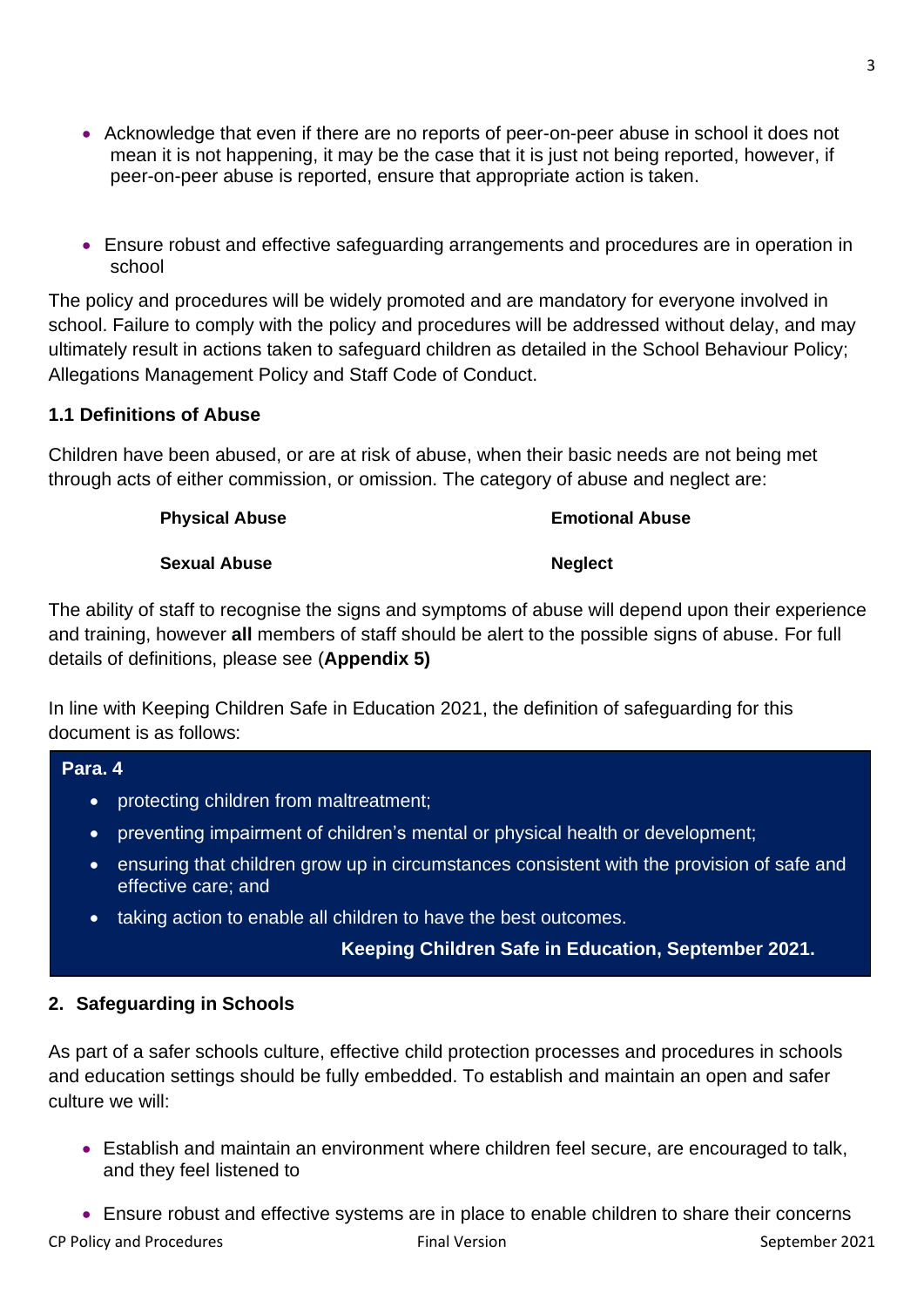- Ensure children know there are adults in school they can talk to if they are worried,
- Ensure that within the curriculum children are taught the skills they need to recognise and stay safe from all kinds of harm, including exploitation and online safety.
- Ensure that children who may be particularly vulnerable, such as those with SEND are supported
- Ensure that children and young people that have English as an additional language have access to support and information that is clear, accessible and in their preferred language

#### **2.1 Specific Safeguarding Issues**

#### **Para. 31**

All staff should have an awareness of safeguarding issues that can put children at risk of harm. Behaviours linked to issues such as drug taking and or alcohol misuse, deliberately missing education and consensual and non-consensual sharing of nudes and semi-nudes images and/or videos can be signs that children are at risk.

**Keeping Children Safe in Education, September 2021.**

#### **Children Missing Education**

All staff should be aware that, children going missing, particularly repeatedly, can act as a vital warning sign of a range of safeguarding possibilities. This may include,

- **Abuse and neglect**
- **Sexual abuse**
- **Criminal or Sexual Exploitation**
- **Mental health problems**
- **Risk of substance misuse**
- **Risk of travelling to conflict zones**
- **Risk of Female Genital Mutilation**
- **Risk of Forced Marriage**

Every attempt should have made by the school to make contact with the child and their family. After **10 days** if the child is still missing from education, the school should inform the Local Authority Child Missing Education (CME) officer, and the local CME procedures followed. Knowsley CME officer is Phil McCalliog.

#### **Contextual Safeguarding**

Contextual Safeguarding or **Extra-familial harm** takes a variety of different forms and children can be vulnerable to multiple harms including (but not limited to) sexual exploitation, criminal exploitation, sexual abuse, serious youth violence and county lines. Knowsley continues to work with University of Bedfordshire to develop and embed contextual safeguarding approaches across the borough.

#### **Para 23.**

**All** staff should be aware that safeguarding incidents and/or behaviours can be associated with factors outside the school or college and/or can occur between children outside of these environments. **All** staff, but especially the designated safeguarding lead (and deputies) should consider whether children are at risk of abuse or exploitation in situations outside their families.

CP Policy and Procedures Final Version September 2021 **Keeping Children Safe in Education, Sept 2021.**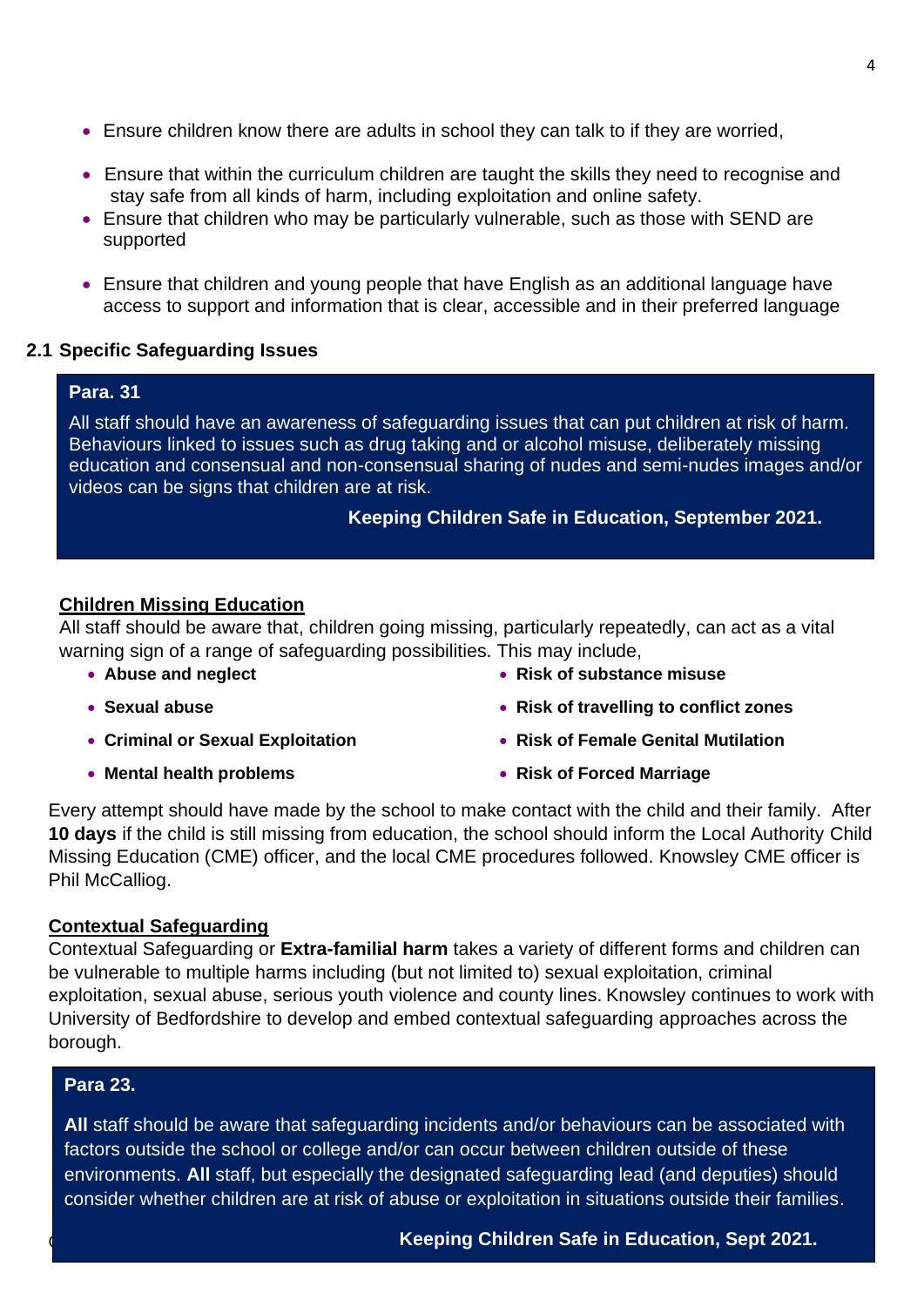School staff and DSL will have a key role in sharing relevant information and contributing to contextual safeguarding approaches that will aim to extend the concept of 'capacity to safeguard' beyond families to those individuals and sectors who manage extra-familial settings in which children encounter risk.

This role will include contributing to contextual safeguarding assessments and utilising resources such as the school assessment toolkit. This assessment is currently a draft version under development and testing.

#### **Child Exploitation**

All staff should recognise **child exploitation** as a form of child abuse. This occurs when an individual or group takes advantage of an imbalance of power to coerce, manipulate or deceive children under the age of 18. The nature of exploitation can be sexual, where sexual activity takes place in exchange for something, the victim needs or wants, financial advantage, or increased status of the perpetrator or facilitator. It can also be criminal, where drug networks or gangs groom and exploit children to carry drugs and money across county lines, from urban areas to suburban and rural areas, market and seaside towns. It may also include children affected by gang activity and youth violence.

#### **Team Shield**

Knowsley has a dedicated multi-agency team that works together with children, families and the community to offer a range of services to reduce the risk of child exploitation. **Team Shield** can provide a central point for professionals to receive expert support with reference to child exploitation. They provide a coordinated and proactive response to child exploitation: prevention, safeguarding and prosecution.

Where staff in school have concerns relating to child exploitation, and the case is not already open, they should follow the procedures detailed in this policy and complete a Multi-Agency Referral Form (MARF). Once completed it is sent into Multi Agency Safeguarding Hub (MASH) where it will then be processed and forwarded to Shield.

If concerns are in relation to an open case in Knowsley, then school staff can complete a Child Exploitation Assessment form on the liquid logic Early Help module and send it to the MACE tray. Further details can be found in the Knowsley Multi Agency Child Exploitation Policy. Child Exploitation - [Knowsley Safeguarding Children Partnership \(knowsleyscp.org.uk\)](https://www.knowsleyscp.org.uk/professionals/child-sexual-exploitation/)

#### **Domestic Abuse**

The Domestic Abuse Act 2021 formally recognised the impact of domestic abuse on children, as victims in their own right if they see, hear or experience the effects of abuse. The definition of domestic abuse ensures that different types of relationships are captured, including ex-partners and family members. Both the person who is carrying out the behaviour and the person to whom the behaviour is directed towards must be aged 16 or over and they must be "personally connected".

The abuse can encompass, but is not limited to: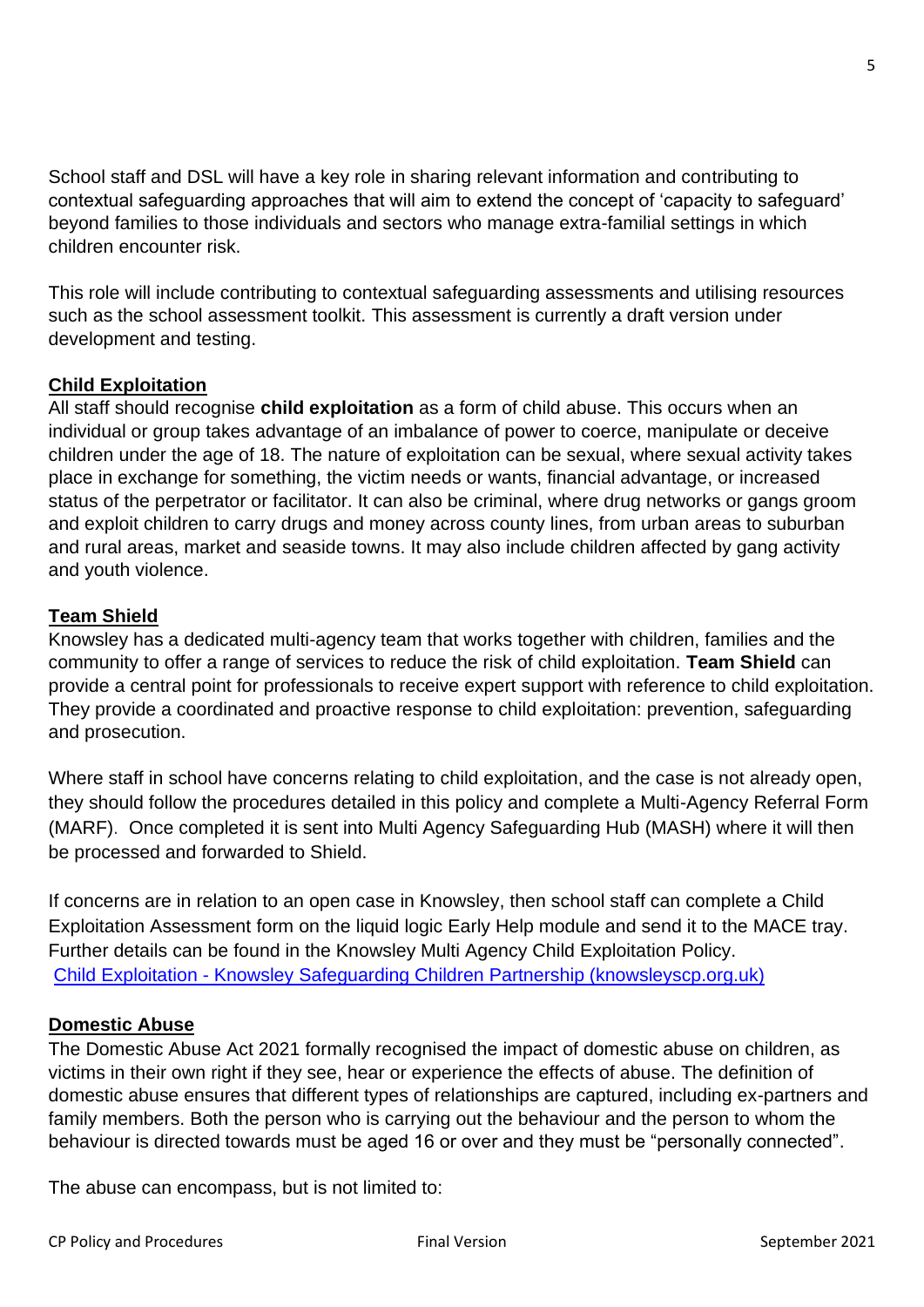- **Psychological**
- **Physical**
- **Sexual Violence**
- **Economic/Financial**
- **Emotional**
- **Coercive and controlling behaviour**

Types of domestic abuse include intimate partner violence, abuse by family members, teenage relationship abuse (a form of peer-on-peer abuse falling under the definition of domestic abuse, depending on the age of the child) and child/adolescent to parent violence and abuse. Anyone can be a victim of domestic abuse, regardless of gender, age, ethnicity, socio-economic status, sexuality or background and domestic abuse can take place inside or outside of the home. Exposure to domestic abuse can have a serious, long lasting emotional and psychological impact on children.

#### **Operation Encompass**

All Knowsley schools have a named Operation Encompass (OE) contact. When Police attend a Domestic Abuse call and they are aware children have been present, they will record details of the school or nursery provision the child attends. The relevant schools or settings will be contacted and made aware as early as possible of the incident. **Schools are asked to set up an Operation Encompass e-mail account for this purpose**. This account must be accessible to more than one member of the SLT or safeguarding team. Once the school OE champion is aware, they can take actions to support and safeguard the child. The actions taken by the school will be recorded Operation Encompass recording sheet. **(See Appendix 7)** School staff may choose to use the DARIM (Domestic Abuse Risk Identification Matrix) tool to assess the risk of harm to a child who had witnessed domestic abuse. [DARIM](https://www.knowsleyscp.org.uk/wp-content/uploads/2017/06/DARIM-2.pdf)

#### **Female Genital Mutilation (FGM)**

FGM mandatory reporting for teachers. Section 5B of the Female Genital Mutilation Act 2003 (as inserted by section 74 of the Serious Crime Act 2015) places a statutory duty upon teachers, along with regulated health and social care professionals in England and Wales, to report to the police where they discover (either through disclosure by the victim or visual evidence) that FGM appears to have been carried out on a girl under 18.

Female Genital Mutilation (sometimes referred to as 'Cutting') comprises all procedures involving partial or total removal of the external female genitalia or other injury to the female genital organs. It is illegal in the U.K. and is a form of child abuse with long-lasting and harmful consequences.

If staff have a concern Knowsley safeguarding procedures must be followed. Teachers must personally report to the police, cases where they discover that an act of FGM appears to have been carried out. Unless the teacher has a good reason not to, they should also still consider and discuss any such case with the Designated Safeguarding Lead. The duty does not apply in relation to at risk or suspected cases. In these cases teachers should follow Knowsley Safeguarding Children Board procedures.

#### **Forced Marriage**

Forcing a person into marriage is a crime. A forced marriage is one entered into without the full and free consent of one or both parties and where violence, threats or any other form of coercion is used to cause a person to enter into the marriage.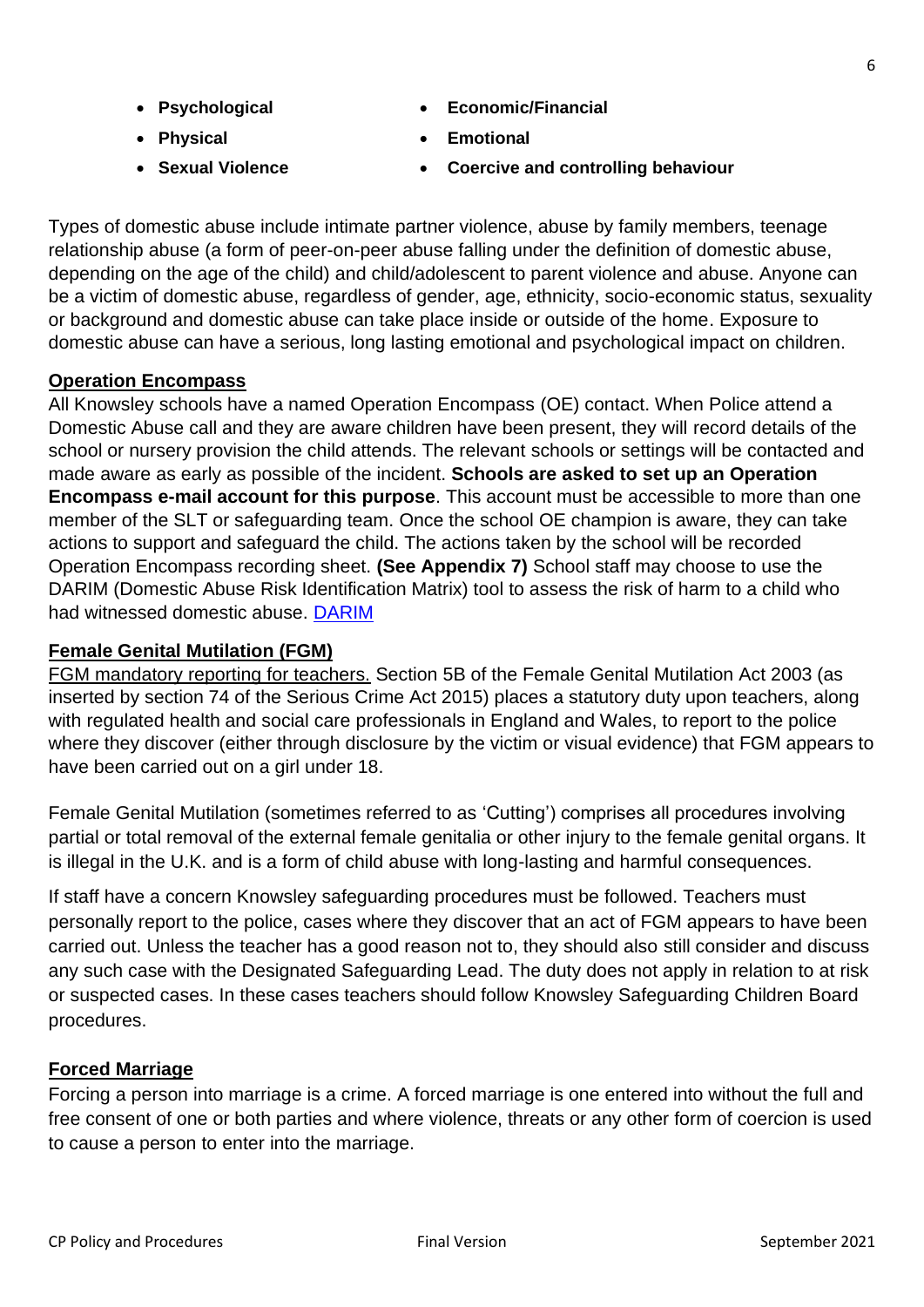The Forced Marriage Unit has published statutory guidance and Multi-agency guidelines, pages 32-36 of which focus on the role of schools and colleges. School and college staff can contact the Forced Marriage Unit if they need advice or information: Contact: 020 7008 0151 or email [fmu@fcdo.gov.uk.](mailto:fmu@fcdo.gov.uk)

In Knowsley, any concerns regarding an incident of forced marriage should be reported immediately to the police and a referral made into the MASH.

#### **Preventing Radicalisation**

#### **Preventing Radicalisation**

**Page 135, Keeping** Children are vulnerable to extremist ideology and radicalisation. Similar to protecting children from other forms of harm and abuse, protecting children from this risk should be part of a schools' or colleges' safeguarding approach. **Children Safe in Education, September 2021.**

Children and young people may become vulnerable and susceptible to radicalisation through a range of social, personal and environmental factors. There is an awareness of the specific need to safeguard children, young people and their families from violent extremism.

Schools are expected to assess the risk of children being drawn into terrorism, including support for extremist ideals that are part of terrorist ideology. Schools and colleges should have clear procedures in place for protecting children at risk of radicalisation.

Further information and quidance can be found on the [www.gov.uk](http://www.gov.uk/) website.

- **Extremism** is the vocal or active opposition to our fundamental values, including democracy, the rule of law, individual liberty and the mutual respect and tolerance of different faiths and beliefs. This also includes calling for the death of members of the armed forces.
- **Radicalisation** refers to the process by which a person comes to support terrorism and extremist ideologies associated with terrorist groups.
- **Terrorism** is an action that endangers or causes serious violence to a person/people; causes serious damage to property; or seriously interferes or disrupts an electronic system. The use or threat must be designed to influence the government or to intimidate the public and is made for the purpose of advancing a political, religious or ideological cause

**Page 135, Keeping Children Safe in Education, September 2021.**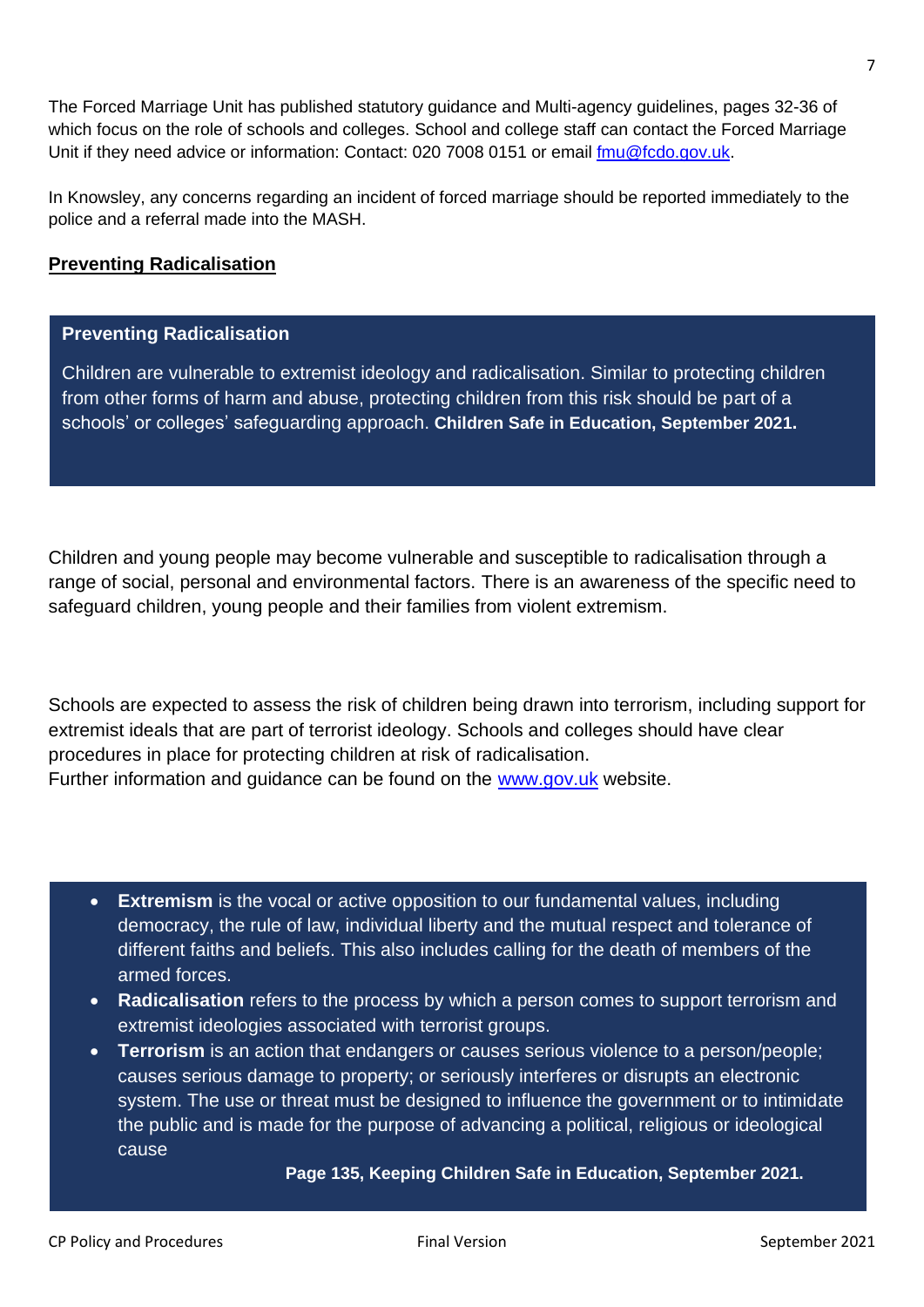Exploitation and radicalisation is a safeguarding concern. As such, in order to uphold the ethos and values of our school/ setting we will make a commitment to,

- Keep up to date on the latest advice and guidance provided to assist in addressing specific vulnerabilities and forms of exploitation.
- Support staff to recognise warning signs and symptoms in relation to children and young people and include such issues in the curriculum in an age appropriate way.
- Support staff to talk to families about sensitive concerns in relation to their children and explore ways to address them
- Ensure the Designated Safeguarding Lead knows where to seek and get advice as necessary

As with managing other safeguarding risks, staff should be alert to changes in children's behaviour that could indicate that they may be in need of help or protection.

#### **Channel**

Channel is a voluntary, confidential support programme which focuses on providing support at an early stage to people who are identified as being vulnerable to being drawn into terrorism. Prevent referrals may be passed to a multi-agency Channel Panel, which will discuss the individual referred to determine whether they are vulnerable to being drawn into terrorism and consider the appropriate support required. A representative from the school or college may be asked to attend the Channel panel to help with this assessment.

**Page 136, Keeping Children Safe in Education, September 2021.**

In Knowsley a referral made into the Channel Panel via the MASH. **It falls to the referrer to highlight the concern in relation to the Prevent Duty. (See Appendix 8)**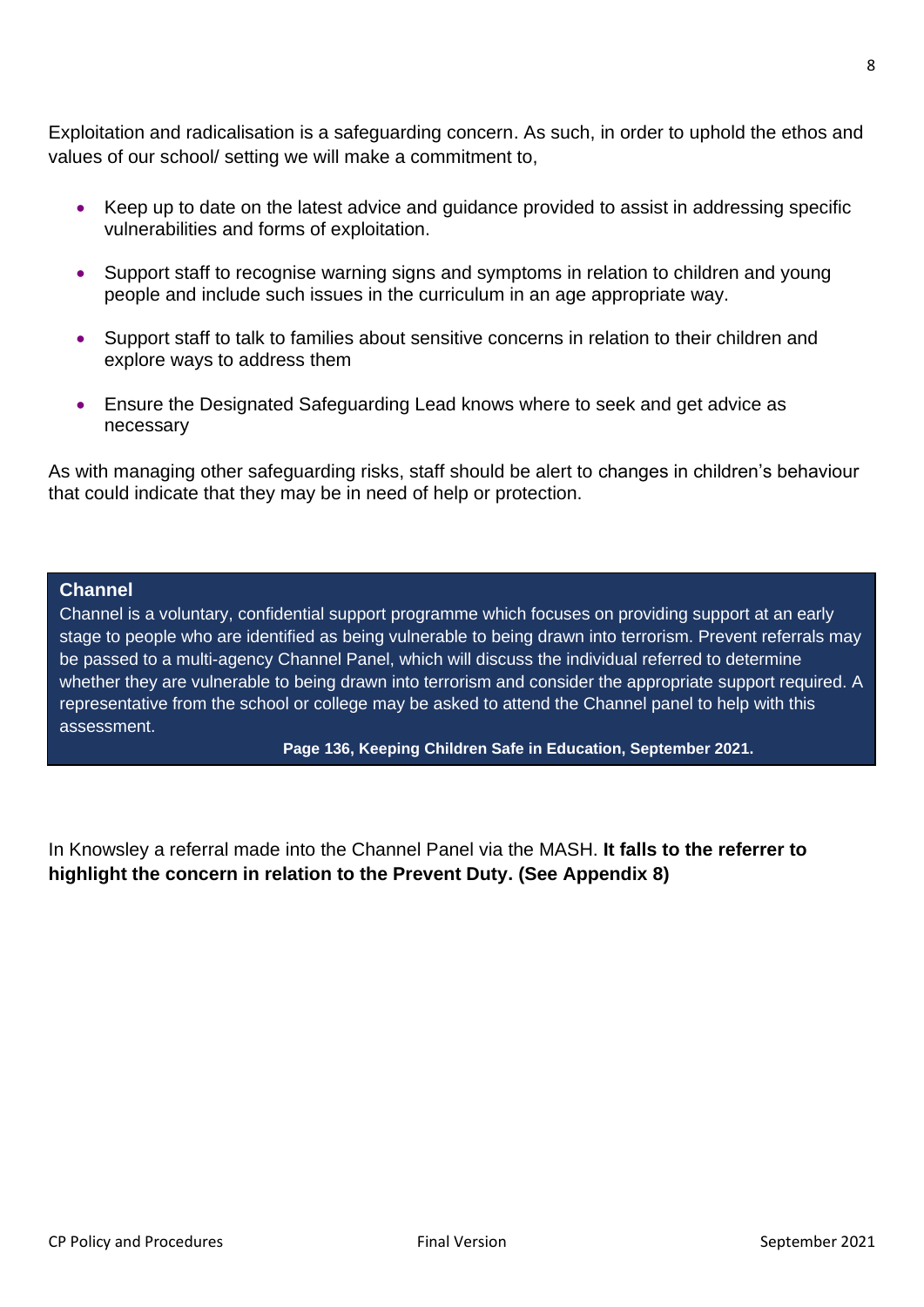#### **Peer on peer/ child on child abuse**

**All staff** should be clear as to the school policy and procedures with regards to peer on peer abuse.

#### **Para. 49**

Peer on peer abuse is most likely to include, but may not be limited to:

- Bullying (including cyberbullying, prejudiced-based and discriminatory bullying);
- Abuse in intimate personal relationship between peers;
- Physical abuse such as hitting, kicking, shaking, biting, hair pulling, or otherwise causing physical harm (this may include an online element which facilitates threatens and/or encourages physical abuse);
- Sexual violence, such as rape, assault by penetration and sexual assault ( this may include an online element which facilitates, threatens and/or encourages sexual violence)
- Sexual harassment, such as sexual comments, remarks, jokes and online sexual harassment, which may be stand-alone or part of a boarder pattern of abuse;
- **causing someone to engage in sexual activity without consent, such as** forcing someone to strip, touch themselves sexually, or to engage in sexual activity with a third party;
- consensual and non-consensual sharing of nudes and semi nudes images and or videos13 (also known as sexting or youth produced sexual imagery);
- upskirting,14 which typically involves taking a picture under a person's clothing without their permission, with the intention of viewing their genitals or buttocks to obtain sexual gratification, or cause the victim humiliation, distress or alarm; and
- Initiation/hazing type violence and rituals (this could include activities involving harassment, abuse or humiliation used as a way of initiating a person into a group and may also include an online element).

**Keeping Children Safe in Education, September 2021.**

Peer on peer abuse is abuse and will never be tolerated or passed off as 'banter', 'just having a laugh' or 'part of growing up'. All allegations of peer-on-peer abuse will be recorded as a child welfare concern and will be dealt with in line with the school behaviour policy and anti-bullying policy. Where a child has suffered or is likely to suffer significant harm a safeguarding referral will be made into the MASH.

In Knowsley a cohort of children, who though not formally involved with services, have been identified as vulnerable to exploitation. These children are discussed, on a monthly basis as part of the Multi Agency Vulnerable Children's Meeting. The purpose of the meeting is to plan early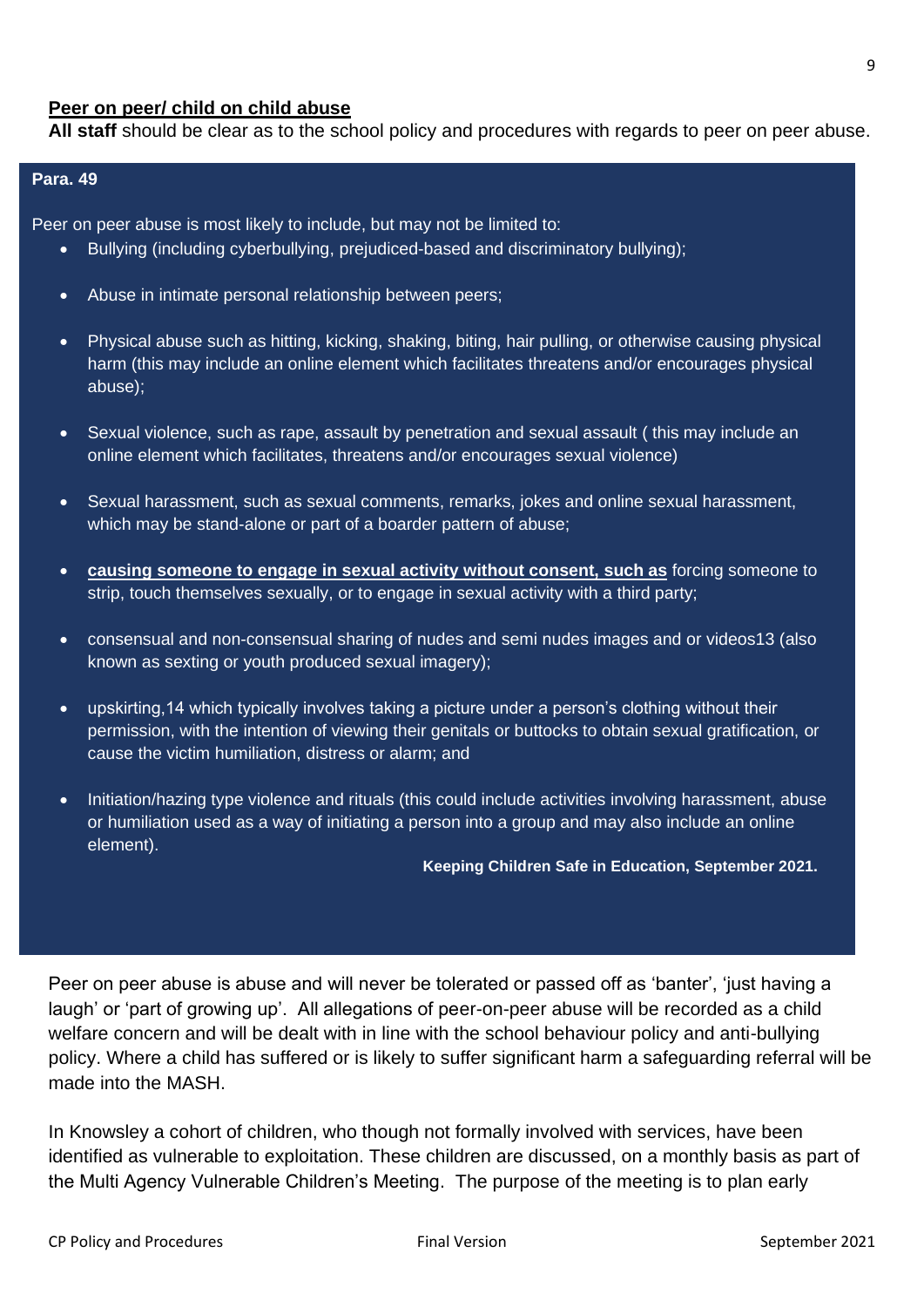intervention support to divert those children identified as vulnerable from being drawn further into exploitative relationships and situations. Knowsley schools may be asked to

- Provide information to the meeting regarding the vulnerable children identified
- support a safety plan discussed at the meeting with regards to these children
- Refer children they are concerned with to the meeting (only if they are not already involved with services)

#### **Youth Produced Sexual Imagery/Sexting**

Youth produced sexual imagery/Sexting is when someone shares sexual, naked or semi naked images or videos of themselves or others. It includes the sending of sexually explicit images, or text messages. The images or messages can be sent by mobiles, tablets, smart phones or laptops or any device that enables messages and images to be shared or sent.

All incidents involving youth produced sexual imagery should be responded to in line with the school's safeguarding and child protection policy.

#### **Sexting and the Law:**

A young person is breaking the law if they

- Take an explicit photo or video of themselves or a friend
- Share an explicit image or video of a child, even if is shared between children of the same age
- Possess, download or explore an explicit image or video of a child, even if the child gave their permission for it to be created.

As of January 2016, if a young person is found creating or sharing images, the police can choose to record that a crime has been committed but that taking formal action is not in the public interest.

The definition of Sexual Abuse now includes reference to,

**Child on Child Sexual Violence and Sexual Harassment**

#### Para 29.

'The sexual abuse of children by other children is a specific safeguarding issue (also known as peer on peer abuse) in education and all staff should be aware of it and of their school or colleges policy and procedures for dealing with it.'

**Keeping Children Safe in Education, Sept 2021**

Schools may come across arrange of sexualised behaviours in children that range from, those they would expect to see as part of normal child development, to inappropriate and harmful.

In dealing with reports of child on child sexual violence and sexual harassment, the complexity of the presenting issues and the pressure staff are under to make difficult decisions quickly must be taken into account. All staff working with children are advised to maintain as attitude of **'it could happen here'**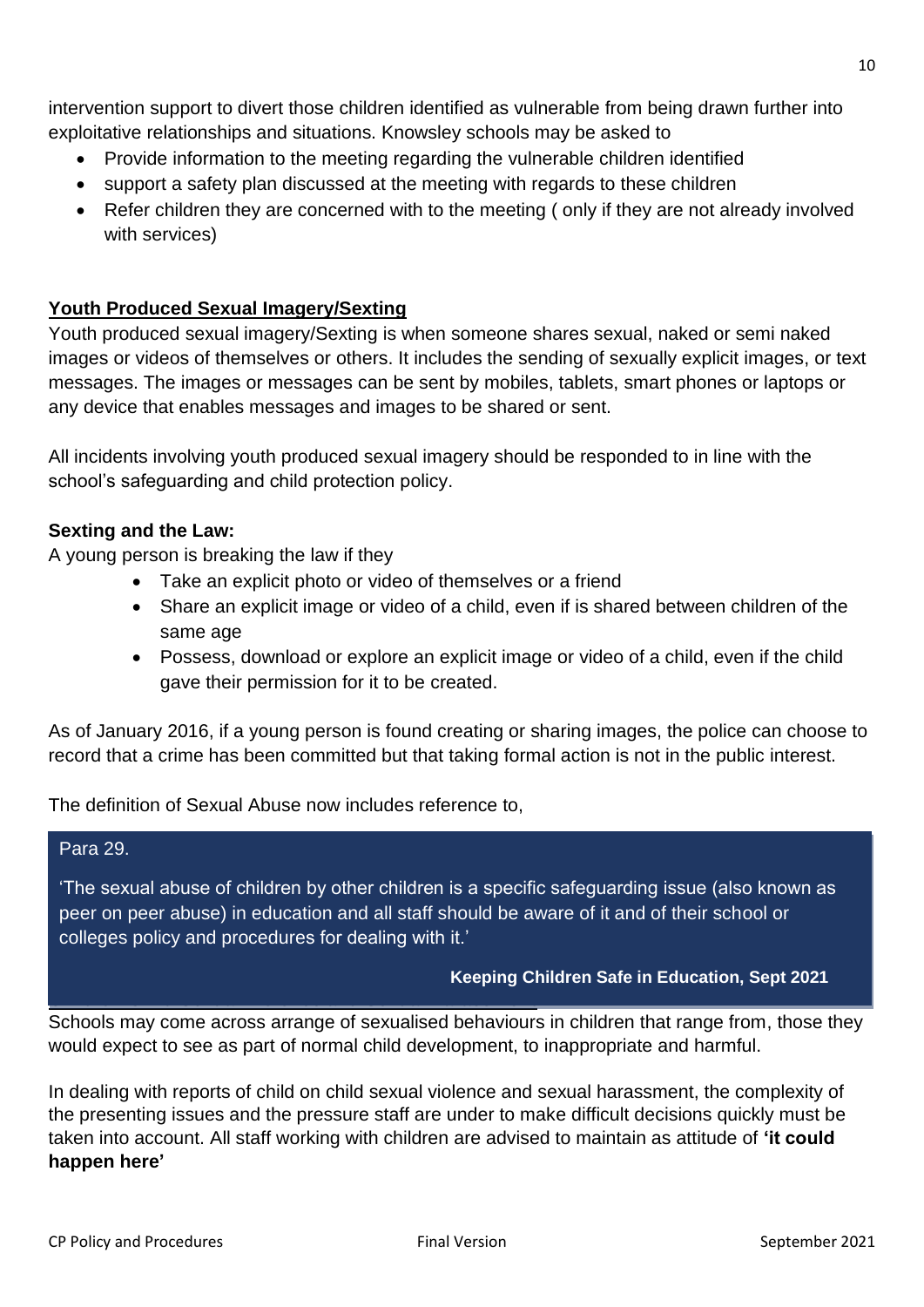#### Para 18.

All staff should be able to reassure victims that they are being taken seriously and that they will be supported and kept safe. A victim should never be given the impression that they are creating a problem by reporting abuse, sexual violence or sexual harassment. Nor should a victim ever be made to feel ashamed for making a report.

#### **Keeping Children Safe in Education , Sept 2021**

Ultimately, any decisions made by the school staff must be done on a **case by case basis**, with the DSL taking a leading role and using their professional judgement, supported by other agencies such as Children's Social Care and the police as required. KCSiE 2021, Part 5 and the following guidance sets out how schools should respond to reports of sexual violence and sexual harassment. [Sexual violence and sexual harassment between children in schools and colleges -](https://www.gov.uk/government/publications/sexual-violence-and-sexual-harassment-between-children-in-schools-and-colleges) GOV.UK [\(www.gov.uk\)](https://www.gov.uk/government/publications/sexual-violence-and-sexual-harassment-between-children-in-schools-and-colleges)

#### **Responding to report of sexual violence and sexual harassment**

Keeping Children Safe in Education, Sept. 2021 upholds the principle that the is a zero tolerance approach to sexual violence and sexual harassment and it is never acceptable and will not be tolerated.

In Knowsley, DSL's may request support, advice and guidance from the Education Safeguarding Officer in relation to the cases as they arise.

- All victims should be supported and reassured that they are being taken seriously.
- Where the report includes an online element staff should be aware of Searching, Screening [and Confiscation advice for Head Teachers](https://assets.publishing.service.gov.uk/government/uploads/system/uploads/attachment_data/file/674416/Searching_screening_and_confiscation.pdf) and [UKCCIS Sexting](https://www.gov.uk/government/publications/sexting-in-schools-and-colleges) advice for schools.
- Staff **must not** view or forward illegal images of a child.
- While Staff can ask open questions such as those using the **TED** approach; Tell, Explain, Describe. They **must not** ask leading questions
- A written record should be made recording the facts as the child presents them.
- The Designated Safeguarding Lead must be informed as soon as possible.

Once an incident of sexual violence has been disclosed the DSL should make an immediate risk and needs assessment. (see **Appendix 6**) The risk and needs assessment should consider:

- The victim, especially their protection and support
- Whether there have been other victims
- The child displaying the sexualised behaviour
- All the other children, and if appropriate staff at the school, especially and actions that are appropriate to protect them from further harmful sexualised behaviour

In line with the Knowsley procedures, when considering a referral into Early Help, Children's Social Care, or the Police, schools should access the guidance detailed in the Children who display Sexually Inappropriate and Harmful Behaviour Protocol.

[Children who display inappropriate or harmful sexual behaviour: Procedural Guidance](https://knowsleyscb.proceduresonline.com/files/harmful_sex_behav.pdf?zoom_highlight=sexual+harmful+behaviour#search=%22sexual%20harmful%20behaviour%22)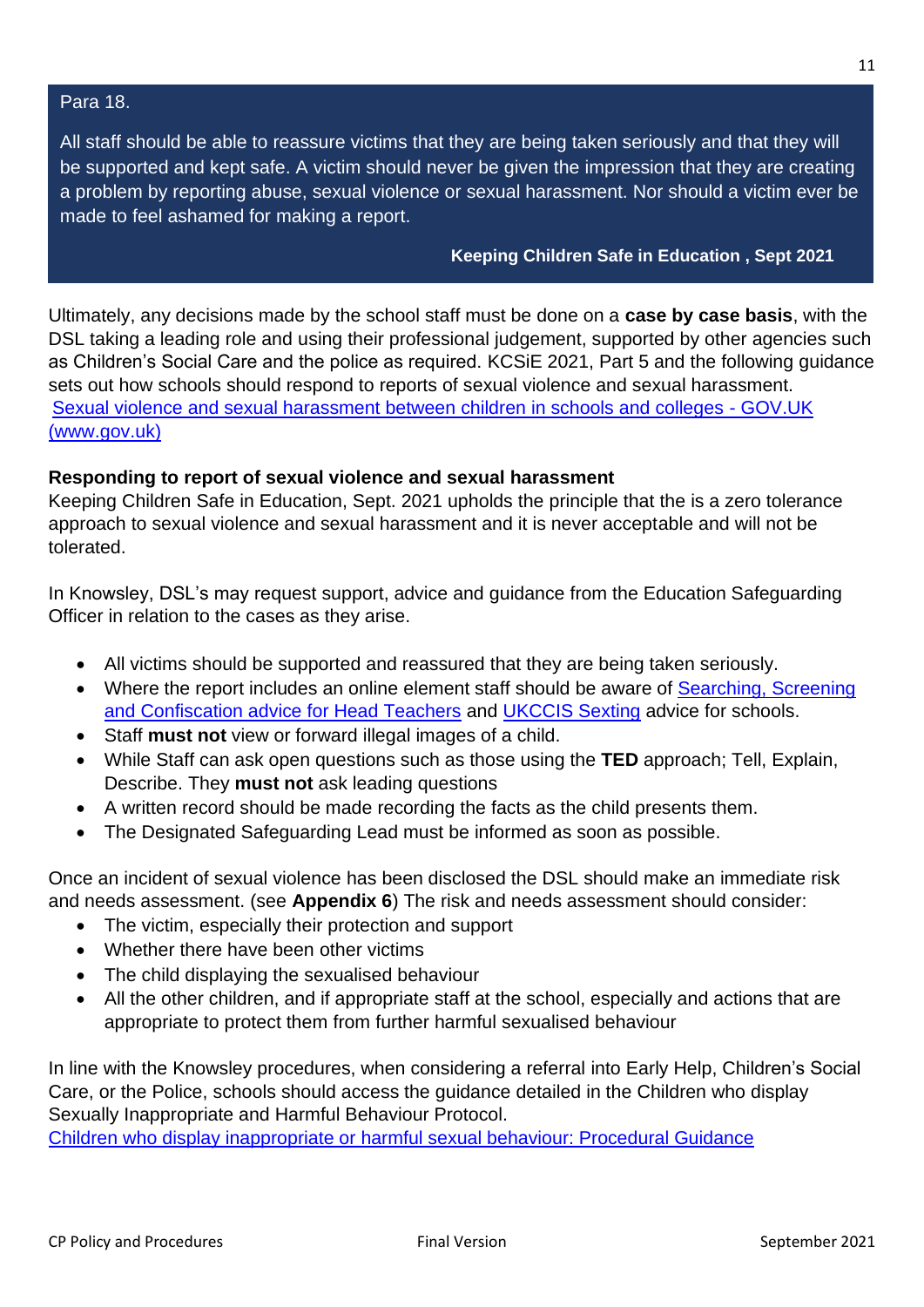#### **Options to manage the report**

**Para 451.** It is important that schools and colleges consider every report on a case-by case basis…There are four likely scenarios for schools and colleges to consider when managing any reports of sexual violence and/or sexual harassment.

#### **Keeping Children Safe in Education, September 2021**

- **1. Manage internally**  In some cases of sexual harassment, e.g. one- off incidents, the school may take the view that the children concerned are not in need of early help or statutory intervention and that it would be appropriate to handle the incident internally, taking actions in line with school behaviour policy. This response should be underpinned by the principal that sexual violence and sexual harassment is never acceptable and will not be tolerated. All concerns, discussions, decisions and reasons for decisions must be recorded.
- **2. Early Help** –The school may decide that the children involved to not require statutory interventions but may benefit from Early Help via a referral into Knowsley MASH. Early help can be particularly useful to address non-violent Harmful Sexual Behaviour and may prevent escalation of sexual violence. This response should be underpinned by the principal that sexual violence and sexual harassment is never acceptable and will not be tolerated. All concerns, discussions, decisions and reasons for decisions must be recorded.
- **3. Referrals to Children's Social Care** where a child has been harmed, is at risk of harm, or is in immediate danger a referral should be made to the Knowsley MASH. Schools should not wait for the outcome (or even the start) of a children's social care investigation before protecting the victim and other children in the school.

Where statutory assessments are appropriate, the school or college (especially the designated safeguarding lead or a deputy) should be working alongside, and cooperating with, the relevant lead social worker. Collaborative working will help ensure the best possible package of coordinated support is implemented for the victim and, where appropriate, the alleged perpetrator(s) and any other children that require support

All Knowsley schools may seek advice, guidance and support from the Education Safeguarding Officer on the best way to implement safeguarding and risk identification processes. Schools will support the completion of a specialist AIM assessment if required.

This response should be underpinned by the principal that sexual violence and sexual harassment is never acceptable and will not be tolerated. All concerns, discussions, decisions and reasons for decisions must be recorded.

**4. Reporting to the Police** – Any report to the Police will generally be in parallel with a referral the children's social care via the Knowsley MASH. Where a report of a rape, assault by penetration or sexual assault is made, the starting point is this information should be passed to the Police. In Knowsley the DSL will make this report to the **Vulnerable Persons Unit** in the Police.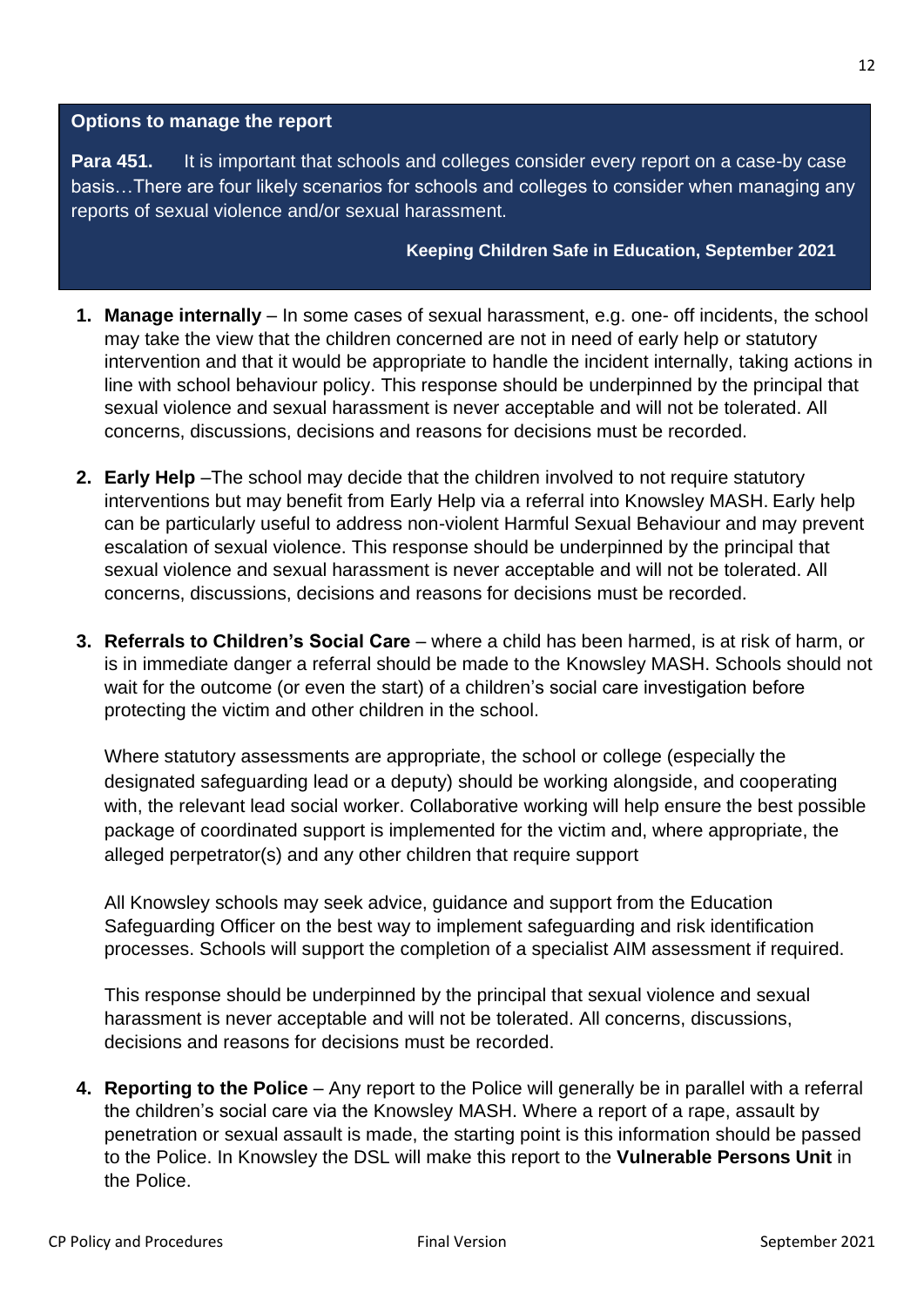Schools will generally be informing the parents or carers od the children involved in the incident, unless there are compelling reasons not to, for example, informing the parent or carer is likely to put the child at further risk. In circumstances where parents or carers have not been informed, it will be especially important that the school or college is supporting the child in any decision they take. This should be with the support of children's social care and any appropriate specialist agencies

Where an incident has been reported to the police, the school should consult with the Police and agree whet information can be disclosed to staff and others, in particular, the alleged perpetrator and their parents or carers. They should also discuss the best way to protect the victim and their anonymity.

In some cases, it may become clear very quickly that the police (for whatever reason) will not take further action. In such circumstances, it is important that the school or college continue to engage with specialist support for the victim and alleged perpetrator(s) as required.

Additionally, whilst protecting children and/or taking any disciplinary measures against the alleged perpetrator(s), it will be important for the designated safeguarding lead (or a deputy) to work closely with the police (and other agencies as required), to ensure any actions the school or college take do not jeopardise the police investigation

Part 5, Keeping Children Safe in Education, Sept. 2021 details further information in regards to cases that are referred into the criminal justice process.

#### **Serious Violence**

All staff should be aware of indicators, which may signal that children are at risk from, or are involved with serious violent crime. These may include:

- School Absence
- Changes in friendships
- Friendships or relationships with older individuals
- Significant decline in academic performance
- Signs of self harm
- Significant change in well being
- Signs of assault or unexplained injuries
- Unexplained gifts or new possessions

All staff should be aware of the associated risk to a child, or group of children in the school and understand the measures in place to manage these. [Preventing youth violence and gang involvement](https://www.gov.uk/government/publications/advice-to-schools-and-colleges-on-gangs-and-youth-violence) Criminal [exploitation of children and vulnerable](https://www.gov.uk/government/publications/criminal-exploitation-of-children-and-vulnerable-adults-county-lines) 

[adults: County Lines](https://www.gov.uk/government/publications/criminal-exploitation-of-children-and-vulnerable-adults-county-lines)

#### **Mental Health**

All staff should be aware that mental health problems can, in some case, be an indicator that a child has suffered or is at risk of suffering abuse, neglect or exploitation. While only appropriately trained professionals should attempt to make a diagnosis of a mental health problem, staff in school are well placed to observe children day to day and identify those who may be struggling with their mental well- being.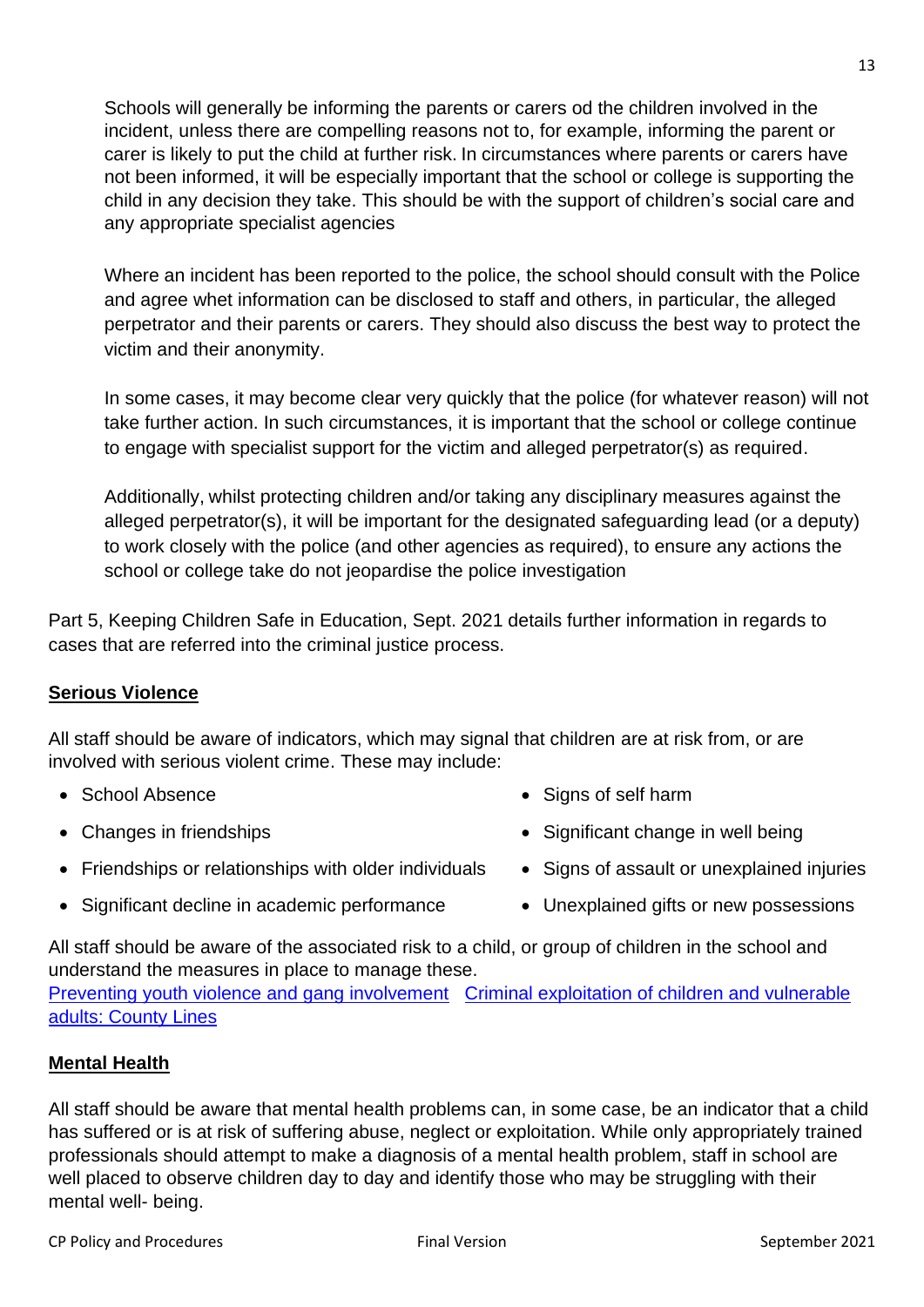#### **Para. 45**

If staff have a mental health concern about a child that is also a safeguarding concern, immediate action should be taken, following their child protection policy and speaking to the designated safeguarding lead or a deputy.

#### **Keeping Children Safe in Education, September 2021**

Schools and colleges can access a range of advice to help them identify children in need of extra mental health support, this includes working with external agencies. More information can be found in the mental health and behaviour in schools guidance, colleges may also wish to follow this guidance as best practice. Public Health England has produced a range of resources to support secondary school teachers to promote positive health, wellbeing and resilience among children. [Rise Above](https://riseabove.org.uk/) for links to all materials and lesson plans.

#### **2.2 Staff have a particular contribution to make, in listening to children and young people who have experienced abuse.**

The contribution of all staff to safeguard and protect children should be valued and recognised. However, it should be clearly understood that this work will **only** be carried out as part of an agreed plan and with a view to ensure it does not impact on any legal processes the child may be involved.

It is recognised that children who are abused or who witness domestic abuse may find it difficult to develop a sense of self-worth. They may feel helpless, humiliated and hold some sense of blame. School may be the only stable, secure and predictable element in the lives of children and young people who are at risk.

In line with **Keeping Children Safe in Education Guidance, September 2021**, we will endeavour to support children and young people through:

- Ensuring the content of the curriculum encourages self-esteem and self-motivation
- The identification of a Designated Safeguarding Lead and any deputies. (See **Appendix 1**)
- Promoting an ethos of positive support and create a safe and secure environment for staff and students.
- Upholding the school behaviour policy, ensuring students are aware that whilst some types of behaviour are unacceptable, they are valued and not blamed for any abuse that may have occurred
- Recognising that children and young people living in environments where they may be exposed to **ACE's** ( Adverse Childhood Experiences) such as domestic abuse, adult drug/alcohol misuse, adult mental health issues and/or criminality, are vulnerable and may be in need of support and protection
- Monitoring the welfare of children and young people who are its students, keeping accurate records, and notifying Children's Social Care via the Multi Agency Safeguarding Hub (MASH) as soon as there is a child protection concern in line with the [Knowsley: Helping Children](https://www.knowsleyscp.org.uk/wp-content/uploads/2020/01/Helping-Children-Thrive-Knowsley.pdf)  [Thrive 2020](https://www.knowsleyscp.org.uk/wp-content/uploads/2020/01/Helping-Children-Thrive-Knowsley.pdf) document.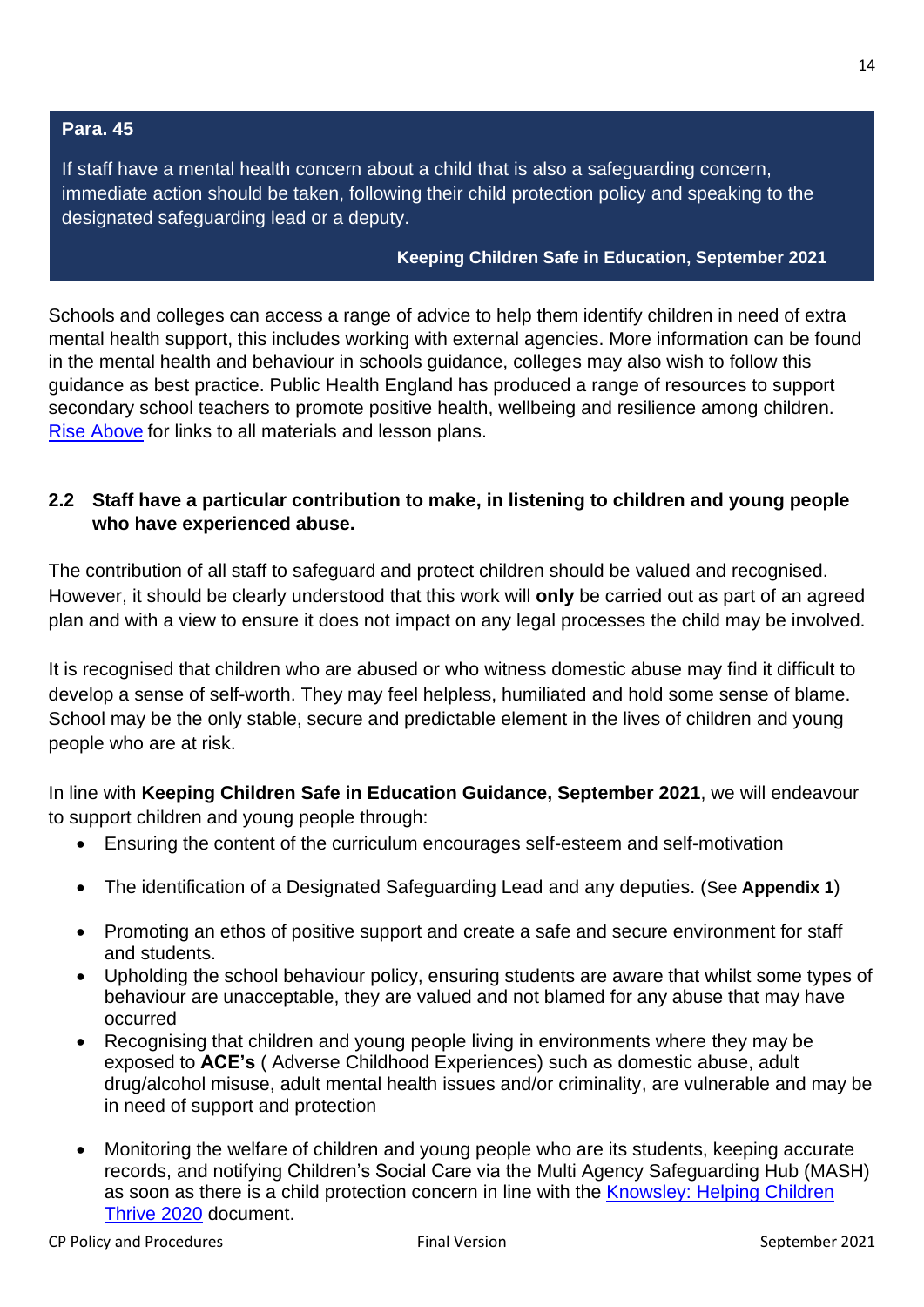- Identifying a key member of staff as an Operation Encompass Champion whose role is to receive information from the Police relating to incidents of Domestic Abuse
- Using a Signs of Safety approach to support the safeguarding of children and families.
- Using assessment tools such as the Graded Care Profile 2, when they are concerned that a child may be experiencing neglect.
- Initiating and contributing to assessments relating to the child or young person and their family, including Early Help Assessments in line with the Knowsley Helping Children Thrive Model.

#### **Para. 80**

Governing bodies and proprietors should have a senior board level (or equivalent) lead to take **leadership** responsibility for their school's or college's safeguarding arrangements.

#### **Keeping Children Safe in Education, September 2021.**

#### **Children potentially at a greater risk of harm.**

Some children are recognised as potentially being at a greater risk of harm. All staff should be aware that these children can be particularly vulnerable;

- Children who need a social worker and are subject to Child in Need or Child Protection Plans
- Children requiring mental health support
- Looked after children and previously looked after children
- Care Leavers
- Children with special educational needs and disabilities

When assessing the impact of abuse and neglect on a child, staff should ensure consideration is given to the above criteria which may indicate additional vulnerability.

#### **2.3 In order to support students and their families when dealing with safeguarding and potential child protection issues, school staff will,**

- Undertake discussions with the parents (or if appropriate the child or young person), to gain consent to share information prior to the involvement of another agency unless this may put the child at increased risk of significant harm.
- Ensure parents have a clear understanding of the **duty** placed on school staff with regards the safeguarding and child protection
- Ensure that parents are aware of the intention to make a referral into Children's Social Care via the Knowsley MASH, unless to do so may put the child at increased risk of significant harm.

#### **2.4 Adverse Childhood Experiences**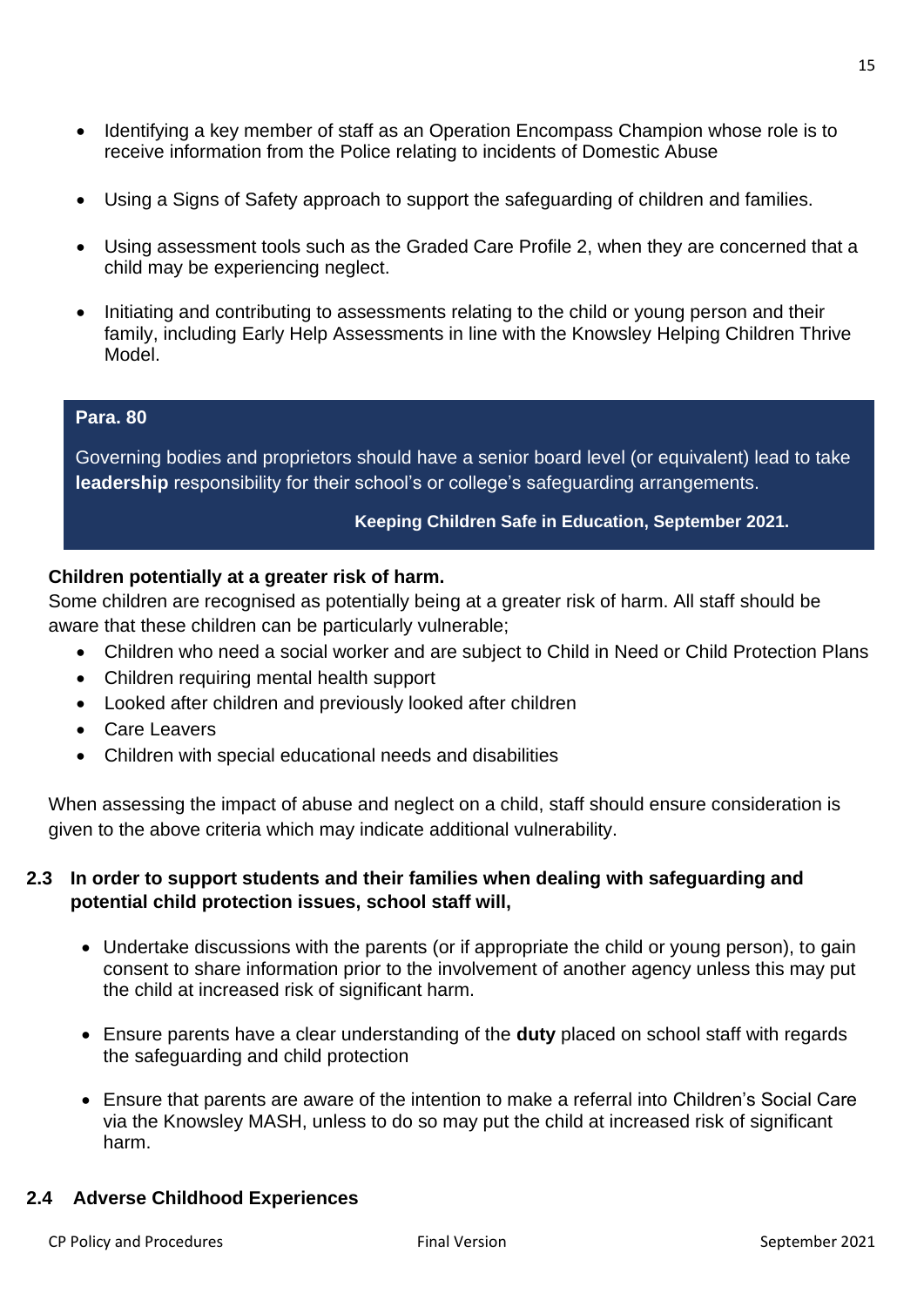16

Adverse Childhood Experiences (ACEs) is the term used to describe all types of abuse, neglect, and other potentially traumatic experiences that occur to people under the age of 18.

Professionals who work with children should have an understanding of how Adverse Childhood Experiences (ACE's) can have a tremendous impact on child development and the vulnerability of children. ACE's can have an impact on the child in terms of future violence victimization and perpetration, and lifelong health and opportunity.

Adverse Childhood Experiences have been linked to:

- risky health behaviors,
- chronic health conditions,
- low life potential, and
- early death.

As the number of ACEs increases, so does the risk for these outcomes.

The presence of ACEs does not mean that a child will experience poor outcomes. However, children's positive experiences or protective factors can prevent children from experiencing adversity and can protect against many of the negative health and life outcomes even after adversity has occurred.

It is important to address the conditions that put children and families at risk of ACEs so that we can prevent ACEs before they happen.

#### **2.5 Early Help Assessment**

In order to effectively contribute to the Early Help Assessment process staff will actively participate and contribute to the development of a common assessment process that considers the needs of the child and the family.

Early Help Assessments are conducted in order to facilitate earlier identification and intervention supporting children with additional needs.

In order to ensure the effectiveness of the Early Help Assessments school staff will,

- Participate in Early Help Assessment training
- Develop effective links with other services and agencies
- Work in partnership with children, young people and their families
- Identify an Early Help Lead person within the school

#### **In making an Early Help referral in Knowsley a Multi Agency Referral Form (MARF) must be completed and submitted to the MASH.**

#### **3. Child Protection Procedures**

In accordance with statutory guidance, governing bodies and proprietors should ensure that the school/education setting has the following in place,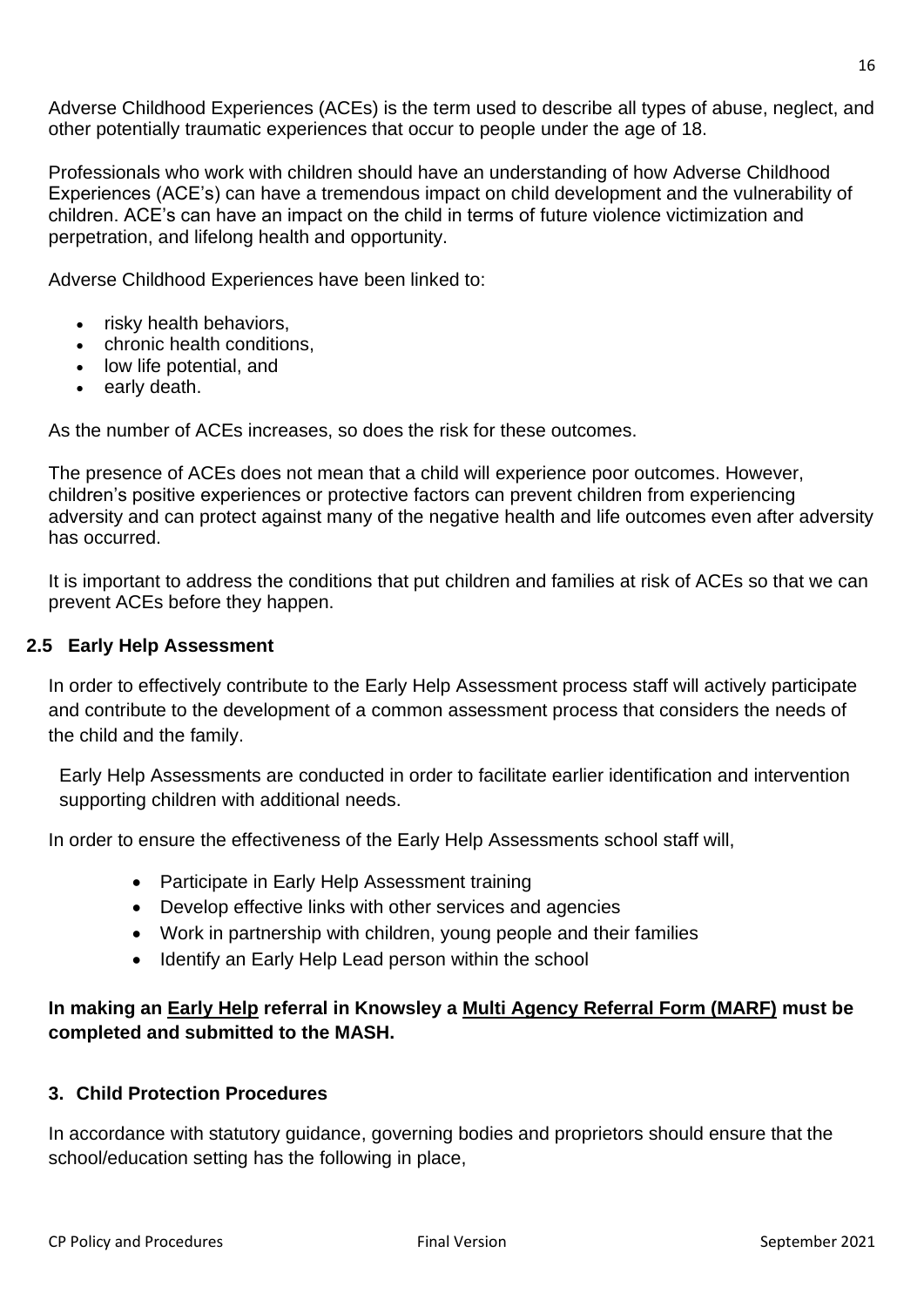- An effective child protection policy and procedures in place that are in accordance with the local authority guidance and locally agreed multi agency safeguarding arrangements put in place by the three safeguarding partners.
- That the child protection policy and procedures are made available on the school website or to pupils, student and parents on request
- Procedures in place for dealing with complaints about safeguarding arrangements that are accessible to staff, pupils and parents.

The child protection procedures for schools and education settings will ensure:

- The procedures set out in the Knowsley Safeguarding Children Partnership (KSCP) Safeguarding Children Procedures Manual are followed, together with the KSCP multi agency Child Protection Standards. These multi agency procedures are updated and held on line at [KSCP Tri X multi agency procedures](https://www.knowsleyscp.org.uk/professionals/multi-agency-procedures/)
- A member of staff who has child protection concerns about a child or young person, will **immediately** inform the Designated Safeguarding Lead, and record accurately the events giving rise to the concern.
- If the Designated Safeguarding Lead is unavailable the member of staff should speak to the Deputy Designated Lead if they have one, or to the named person in the Local Authority, Safeguarding Education Officer, for advice. **Under no circumstances should the member of staff attempt to resolve the matter without first taking advice.**
- Understanding that taking no action does not safeguard children, once information is received there should not be an assumption that someone else will act. Discussions should be had and the outcome should clearly note what actions will be taken, by who and why. (For Child Protection Procedures flow chart **see appendix 2.**)

#### **Para. 17**

**All** staff should know what to do if a child tells them he/she is being abused or neglected. Staff should know how to manage the requirement to maintain an appropriate level of confidentiality. This means only involving those who need to be involve, such as the designate safeguarding lead (or a deputy) and children's social care. Staff should never promise a child that they will not tell anyone about a report of abuse, as this may ultimately not be in the best interests of the child.

**Keeping Children Safe in Education, September 2021.**

As part of the extended school provision, should any member of staff delivering this provision become aware of a child protection concern where a child is suffering, or likely to suffer significant harm, they should follow the procedure and contact the Children's Social Care Duty Team via the MASH. They should record their concerns and actions, and inform the setting Designated Safeguarding Lead as soon as practicable.

CP Policy and Procedures **Final Version** Final Version September 2021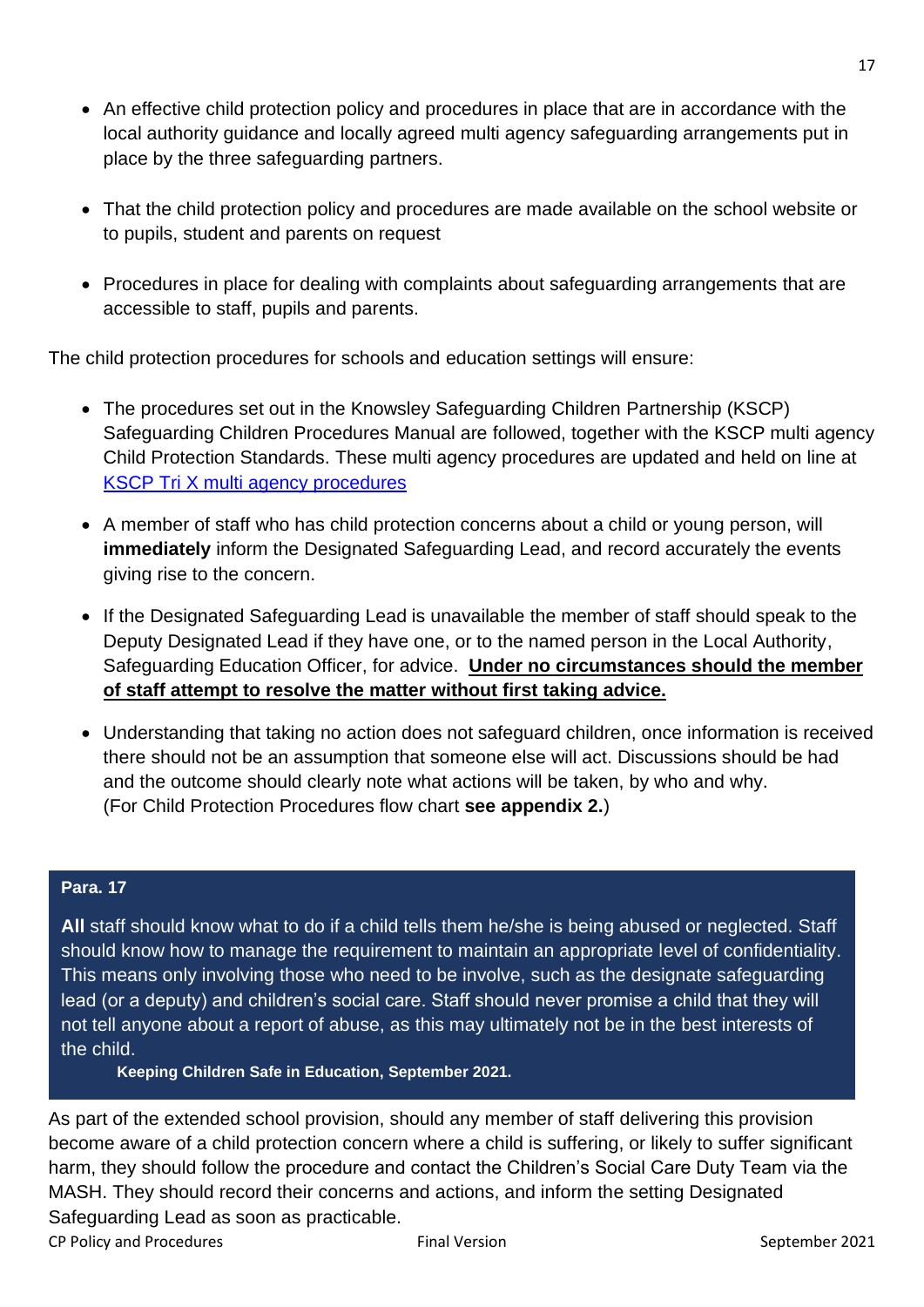#### **3.1 Dealing with a disclosure**

#### **Do**

- Stay Calm
- Listen carefully, let the child tell their story and take it seriously
- Ask **TED** questions **T**ell me, **E**xplain to me, **D**escribe to me
- Keep the child informed about what you are doing and what is happening at every stage
- $-$  Reassure them they have done nothing wrong and it is not their fault
- Make a full record of what has been said as soon as possible

#### **Don't**

- Promise confidentiality. Be honest about your own position, who you will have to tell and why
- Ask leading questions (e.g. Did your mother do this to you)
- Press the child for more details
- Make promises (e.g. this will never happen again)

Once a disclosure has been made or a concern has been shared, the Designated Safeguarding Lead will consider the information, if necessary take advice, and will make a decision to either

#### **Para. 58**

- Managing any support for the child internally via the school or college's own pastoral support processes;
- An early help assessment: or
- A referral for statutory services, for example as the child might be in need, is in need or suffering or likely to suffer harm

**Keeping Children Safe in Education, September 2021.**

Once the decision is made to make a referral the Designated Safeguarding Lead will contact the MASH and make a telephone referral. This must be followed up in writing using the Multi Agency Referral Form within 24 hours.

As part of the KSCP multi agency procedures Children's Social Care will inform the referrer of the outcome progress of the referral within 3 working days. If the Designated Safeguarding Lead does not receive this information, it is their responsibility to follow up the progress of the referral.

#### **3.2 Making a referral**

#### **Para.62**

**Where a child is suffering, or is likely to suffer from harm, it is important that a referral to children's social care (and if appropriate the police) is made immediately.** Referrals should follow the local authority's referral process.

All staff will know what to do if a child tells them he/she is being abused or neglected. Staff members **Keeping Children Safe in Education, September 2021.**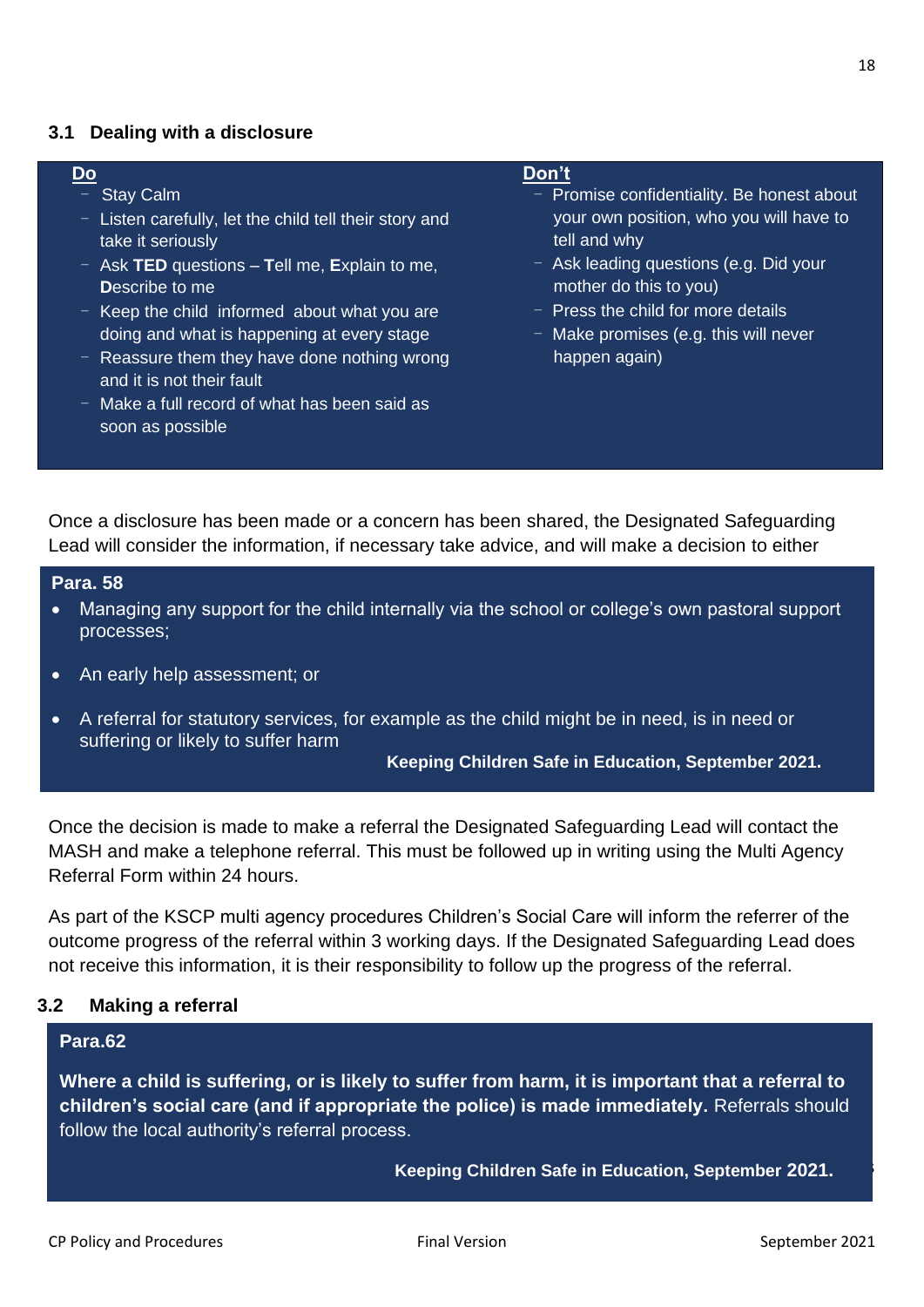safeguarding and child protection are concerned. When concerned about the welfare of a child, staff should always act in the **best** interests of the child.

As such all staff should be aware through training how to make a referral into the Knowsley MASH. See **(Appendix 2)**

When making a referral the following information is required;

- Your name and where you are from
- The child's details name, address, date of birth etc.
- Details of the child's parents/carers
- What's Working Well What you are worried about (Nature of the referral relating to significant harm and the category of abuse)
- Any relevant context that supports the referral information
- What needs to happen to ensure the safety/wellbeing of the child
- If the parents been informed of referral, and if not the reason why

#### **3.3 Confidentiality and Information Sharing**

Sharing information is essential in working together to safeguard children. Professionals, agencies and services are required to share information securely:

- About children and their health and development in relation to exposure to possible abuse and neglect
- About parents who may not be able to care adequately and safely for children
- About individuals who may present a risk to children

Where there are concerns that a child is, or may be at risk of significant harm, the needs of the child must always come first; **the priority must always be to protect the child**.

If there is any doubt about confidentiality, staff should seek advice from a senior manager or outside agency as required.

The Headteacher/Designated Safeguarding Lead will only disclose information about a student to other members of the staff team on a need to know basis. In line with the *HM Government Information Sharing: Guidance for practitioners and managers.* Seven Golden Rules for information sharing, the appropriateness of sharing information should have a direct relevance on the ability of the member of staff to carry out their role**.** 

#### For **'***Seven Golden Rules of Information Sharing'***.** See **(Appendix 3.)**

All staff must be aware that they have a professional responsibility to share information securely with other agencies in order to safeguard children.

#### **3.4 Record Keeping**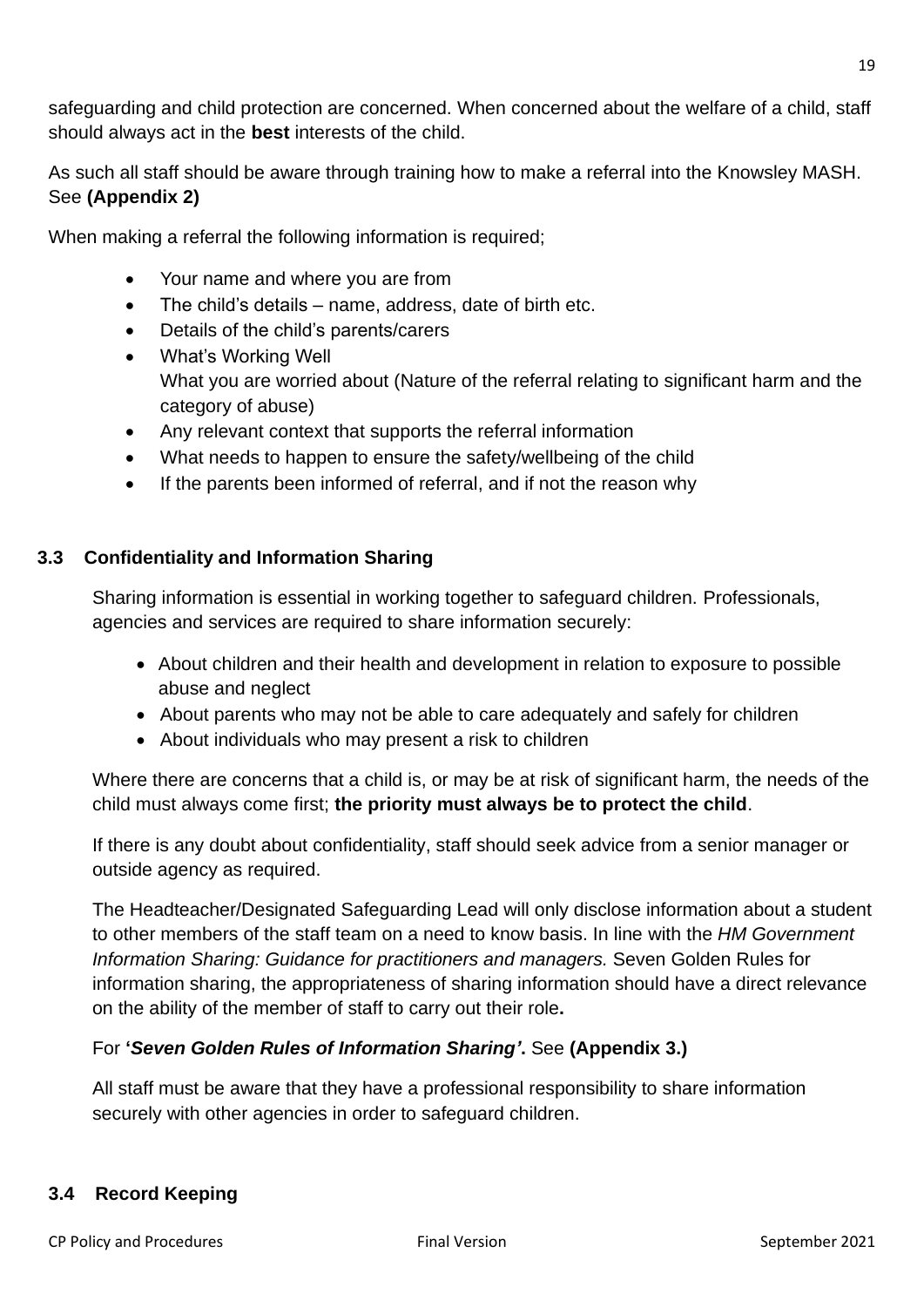To ensure good safeguarding and child protection practice schools and education settings are required to keep clear and detailed written records of concerns about children, even when there is no need to refer the matter to Children's Social Care immediately.

Whether using paper records or the use of electronic recording systems such as CPOM's, records should clearly indicate statements of fact, opinion, first and second hand information, including who, what, where, when and why. All child welfare concern and child protection records should be kept securely in locked locations with limited access.

The document Information and Data Security: Guidance for Knowsley Schools (Version 4.0) has been shared with schools and sets out the following guidance for the management of child protection files in schools.

| <b>Records</b>                                       | <b>Basic</b><br><b>File</b>  | <b>Retention</b><br><b>Period</b> | At end of<br>retention    | <b>Notes</b>                                                                                                                                                                                                                                                                                                                                                                |
|------------------------------------------------------|------------------------------|-----------------------------------|---------------------------|-----------------------------------------------------------------------------------------------------------------------------------------------------------------------------------------------------------------------------------------------------------------------------------------------------------------------------------------------------------------------------|
| All other<br>important and<br>prime<br>documentation | Child<br>Protection<br>files | $DOB + 75$ years                  | Confidentially<br>dispose | <b>Child Protection information</b><br>must be copied and sent under<br>separate cover to new<br>school/college whilst the child is<br>still under 18 (i.e. the<br>information does not need to be<br>sent to a university for example).<br>Where a child is removed from<br>roll to be educated at home, the<br>file should be copied to the<br>Local Education Authority. |

#### **3.5 Transfer of Child Protection Records**

It is the responsibility of the Headteacher to pass on confidential information to the pupil's next school, college or education setting. **Transfer of records checklist:**

- The Headteacher should inform a child's social worker immediately if they are aware that a child is moving to a new Borough.
- Arrangements should be made before the records are transferred
- All original child protection records should be forwarded for the attention of the Headteacher of the receiving school
- Only on confirmation of receipt of the records in the receiving school, should all previous copies be destroyed in line with the confidential waste guidelines
- In event of not being able to trace a child, the school should contact the School Attendance Improvement Officer (SAIO) and ask them to make further enquiries.

If a Head Teacher is aware when a new student is admitted there are previous child protection concerns, every effort should be made to obtain the confidential child protection file from their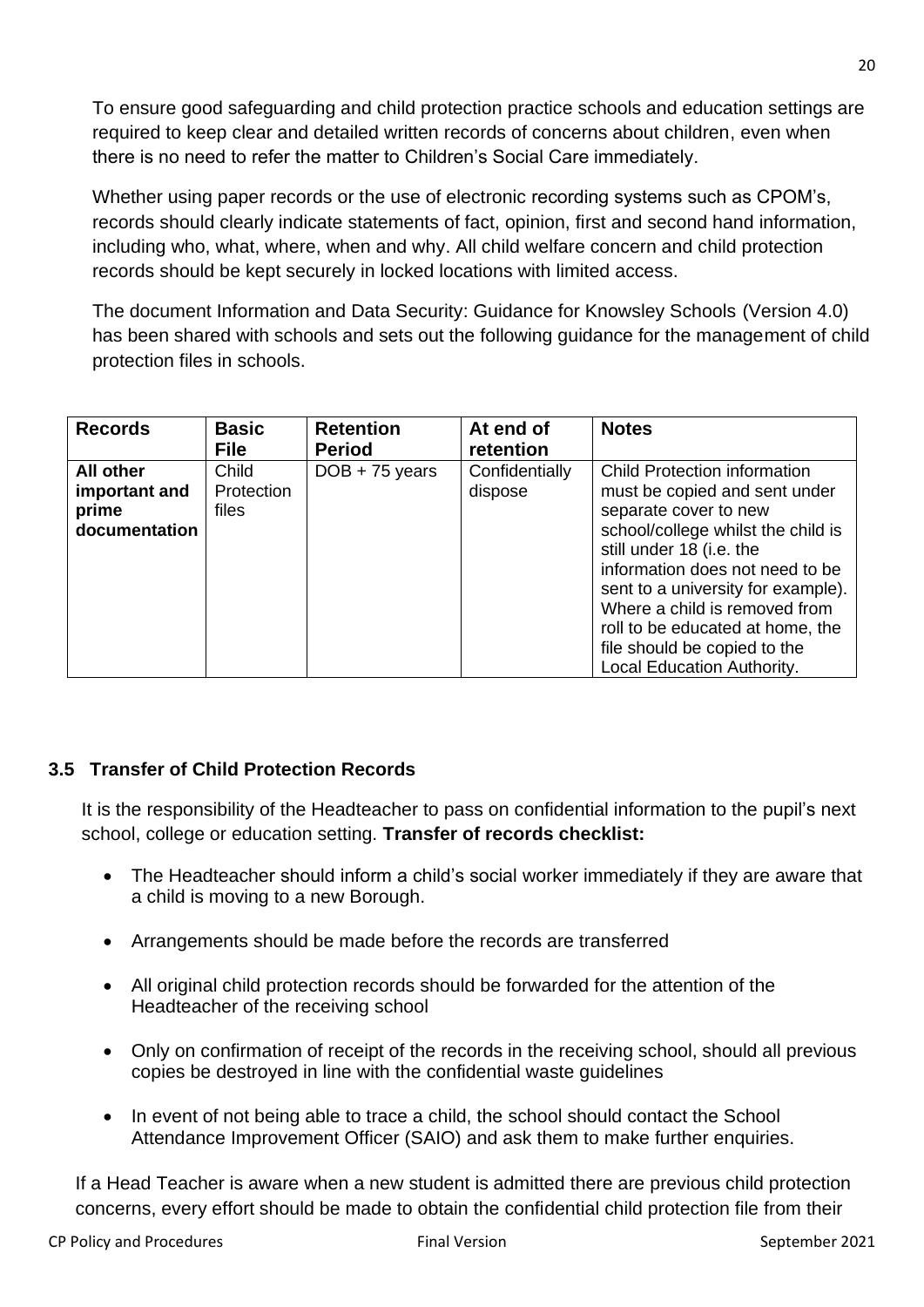previous school, college or education setting. For Receipt of Child Protection File template, **see appendix 4**

#### **Why is all of this important?**

#### **Para.73**

It is important for children to receive the right help at the right time to address risks and prevent issues escalating. Research and serious case reviews have repeatedly shown the dangers of failing to take effective action… Examples of poor practice include:

- Failing to act on and refer the early signs of abuse and neglect;
- Poor record keeping;
- Failing to listen to the views of the child;
- Failing to re-assess the concerns when situations do not improve;
- Not sharing information with the right people within and between agencies;
- Sharing information too slowly: and
- A lack of challenge to those who appear not to be taking action.

#### **Keeping Children Safe in Education, September 2021**

#### **3.6 Childcare Disqualification**

#### **Para 248.**

For staff who work in childcare provision or who are directly concerned with the management of such provision, the school needs to ensure that appropriate checks are carried out to ensure that individuals are not disqualified under the Childcare (Disqualification) Regulations 2018.

#### **Keeping Children Safe in Education, September 2021.**

Further information on the staff to whom these regulations apply, the checks that should be carried out, and the recording of these checks can be found in the [Disqualification under the](https://www.gov.uk/government/publications/disqualification-under-the-childcare-act-2006/disqualification-under-the-childcare-act-2006) Childcare Act [2006](https://www.gov.uk/government/publications/disqualification-under-the-childcare-act-2006/disqualification-under-the-childcare-act-2006) statutory guidance.

#### **4. Pandemic safeguarding arrangements**

In response to the 2020 COVID 19 pandemic schools were required to take measures to ensure the health and wellbeing of both students and staff. This included students spending significant amount of time at home and away from the school environment.

An addendum document was issued that applied to the educational provision of the schools during the pandemic relating to Covid-19. This document was reviewed and updated according to developments and advice from government and the local authority. It sets out changes to the normal safeguarding and child protection procedures in light of the Department for Education's guidance [https://www.gov.uk/government/publications/actions-for-schools-during-the-coronavirus](https://www.gov.uk/government/publications/actions-for-schools-during-the-coronavirus-outbreak/schools-covid-19-operational-guidance)[outbreak/schools-covid-19-operational-guidance](https://www.gov.uk/government/publications/actions-for-schools-during-the-coronavirus-outbreak/schools-covid-19-operational-guidance) and should be read in conjunction with those procedures. Unless otherwise communicated, normal safeguarding and child protection policy and procedures continue to apply.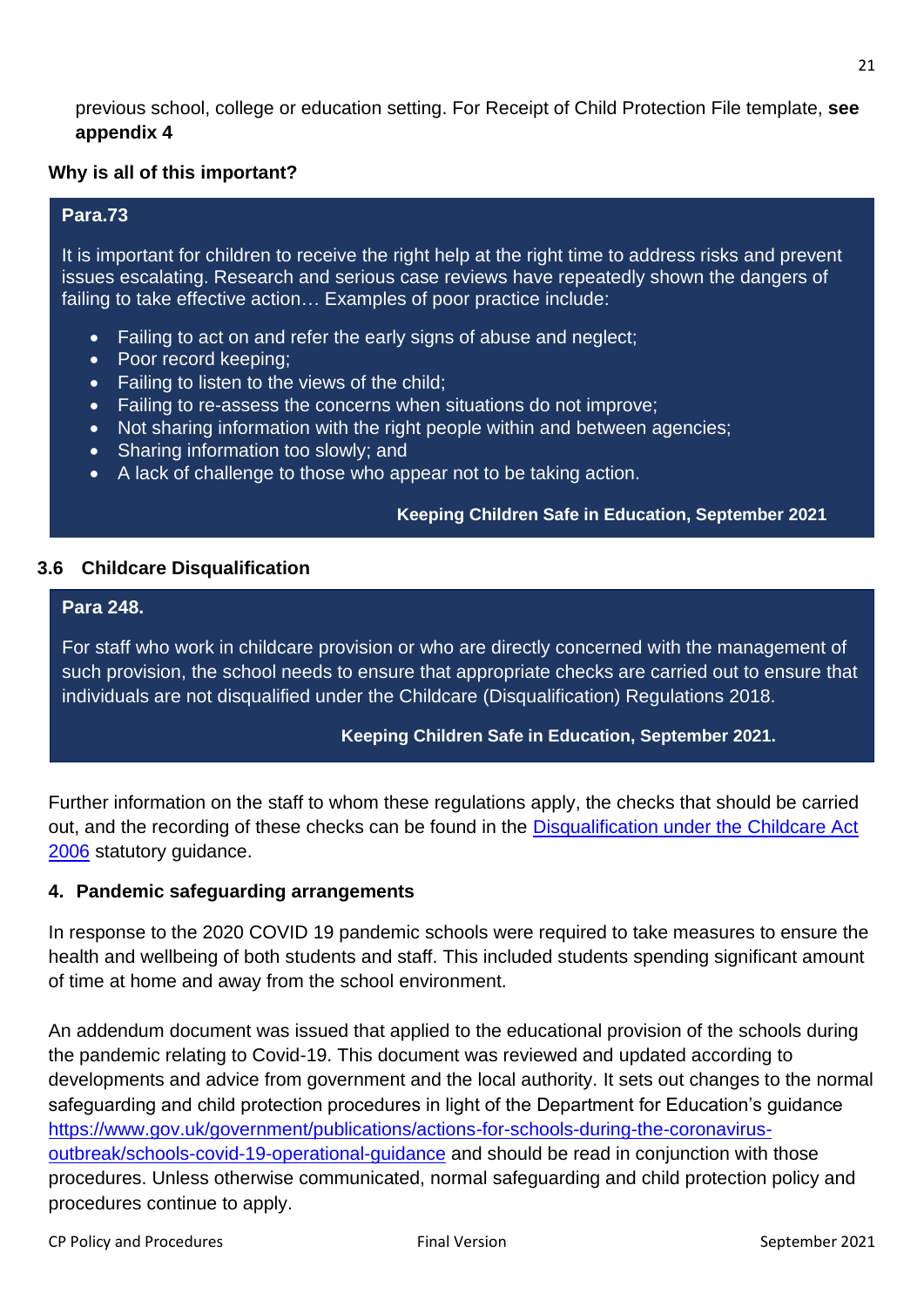#### **5. Monitoring and Review**

This policy document will be monitored and reviewed annually in accordance with best practice or in the following circumstances:

- Changes in legislation and/or government guidance
- As required by the Local Safeguarding Children Partnership, and Ofsted
- As a result of any other significant change or event.

In the interests of safeguarding and protecting the welfare of children and young people it is suggested that all staff receive a copy of the settings Safeguarding Child Protection policy, and sign a safeguarding checklist to say they have read and understood the content.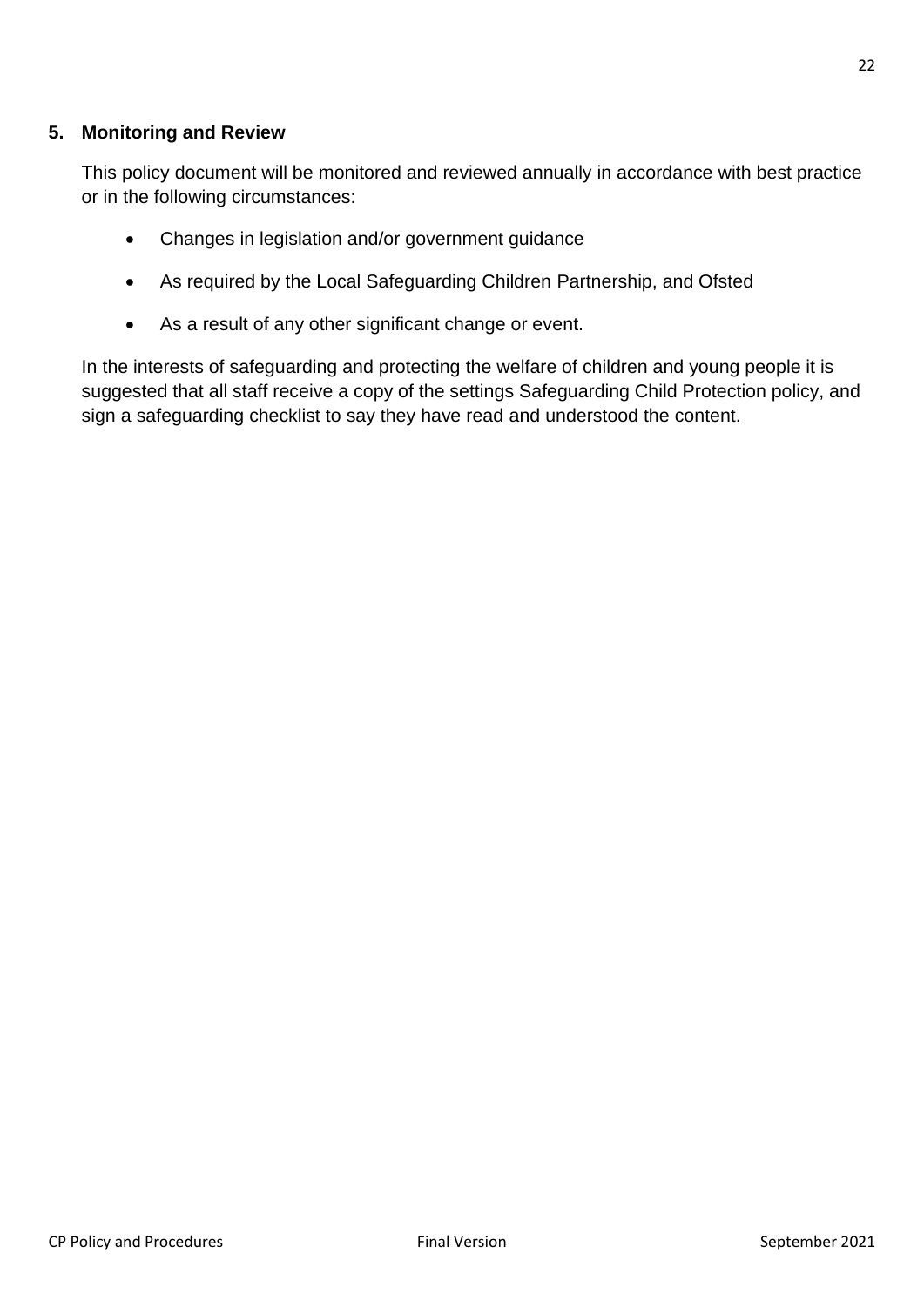Availability During term time the designated safeguarding lead (or a deputy) should always be available (during school or college hours) for staff in the school or college to discuss any safeguarding concerns. Whilst generally speaking the designated safeguarding lead (or deputy) would be expected to be available in person, it is a matter for individual schools

#### **Annex C: Role of the designated safeguarding lead**

Governing bodies, proprietors and management committees should ensure an appropriate **senior member** of staff, from the school or college **leadership team**, is appointed to the role of designated safeguarding lead. The designated safeguarding lead should take **lead responsibility** for safeguarding and child protection (including online safety). This should be explicit in the roleholder's job description. This person should have the appropriate status and authority within the school to carry out the duties of the post. They should be given the time, funding, training, resources and support to provide advice and support to other staff on child welfare and child protection matters, to take part in strategy discussions and inter-agency meetings, and/or to support other staff to do so, and to contribute to the assessment of children.

#### **Deputy designated safeguarding leads**

It is a matter for individual schools and colleges as to whether they choose to have one or more deputy designated safeguarding lead(s). Any deputies should be trained to the same standard as the designated safeguarding lead and the role should be explicit in their job description. Whilst the activities of the designated safeguarding lead can be delegated to appropriately trained deputies, the ultimate **lead responsibility** for child protection, as set out above, remains with the designated safeguarding lead; this **lead responsibility** should not be delegated.

#### **Availability**

During term time the designated safeguarding lead (or a deputy) should always be available (during school or college hours) for staff in the school or college to discuss any safeguarding concerns. Whist generally speaking the designated safeguarding lead (or deputy) would be expected to be available in person, it is a mater for individual schools and colleges, working with the designated safeguarding lead, to define what "available" means and whether in exceptional circumstances availability via phone and or Skype or other such media is acceptable. It is a matter for individual schools and colleges and the designated safeguarding lead to arrange adequate and appropriate cover arrangements for any out of hours/out of term activities.

#### **Manage referrals**

The designated safeguarding lead is expected to refer cases:

- of suspected abuse to the local authority children's social care as required and support staff who make referrals to local authority children's social care;
- to the Channel programme where there is a radicalisation concern as required and support staff who make referrals to the Channel programme;
- where a person is dismissed or left due to risk/harm to a child to the Disclosure and Barring Service as required; and
- where a crime may have been committed to the Police as required. NPCC When to call the police should help understand when to consider calling the police and what to expect when working with the police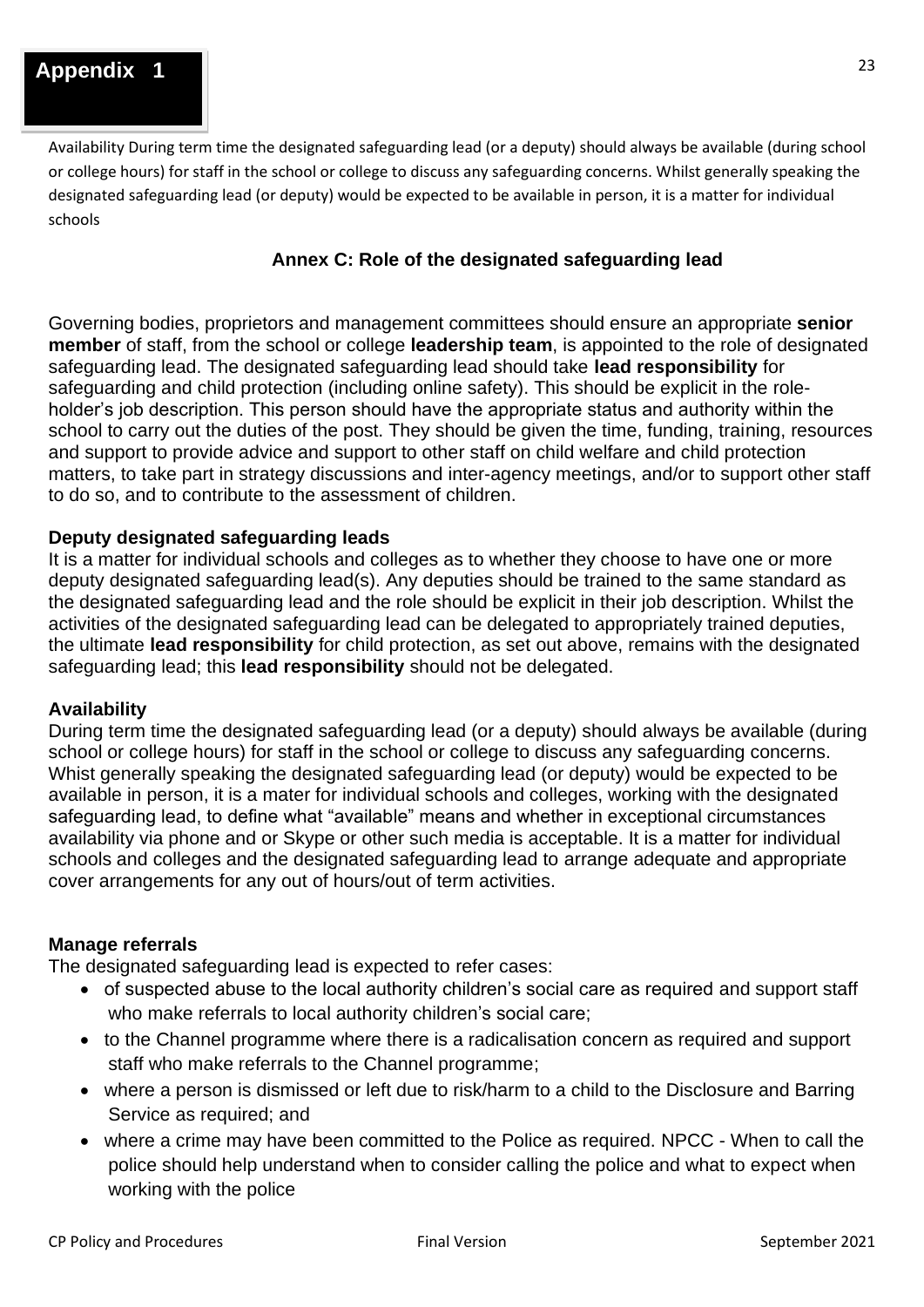#### **Working with others**

The designated safeguarding lead is expected to:

- act as a source of support, advice and expertise for all staff;
- act point of contact with the three safeguarding partners:
- liaise with the headteacher or principal to inform him or her of issues- especially ongoing enquiries under section 47 of the Children Act 1989 and police investigations;
- as required, liaise with the "case manager" (as per Part four) and the designated officer(s) at the local authority for child protection in cases which concern a staff member;
- liaise with staff (especially pastoral support staff, school nurses, IT Technicians, and SENCO's or the named person with oversight for SEN in a college and Senior Mental Health Leads) on matters of safety and safeguarding (including online and digital safety) and when deciding whether to make a referral by liaising with relevant agencies so that children's needs are considered holistically;
- promote supportive engagement with parents and/or carers in safeguarding and promoting the welfare of children, including where families may be facing challenging circumstances;
- work with the headteacher and relevant strategic leads, taking lead responsibility for promoting educational outcomes by knowing the welfare, safeguarding and child protection issues that children in need are experiencing, or have experienced, and identifying the impact that these issues might be having on children's attendance, engagement and achievement at school or college. This includes:
	- $\triangleright$  ensure that the school or college knows who its cohort of children who have or have had a social worker are, understanding their academic progress and attainment, and maintaining a culture of high aspirations for this cohort; and
	- $\triangleright$  support teaching staff to provide additional academic support or reasonable adjustments to help children who have or have had a social worker reach their potential, recognising that even when statutory social care intervention has ended, there is still a lasting impact on children's educational outcomes.

#### **Information sharing and managing the child protection file**

The designated safeguarding lead is responsible for ensuring that the child protection files are kept up to date.

Information should be kept confidential and stored securely. It is good practice to keep concerns and referrals in a separate child protection file for each child.

Records should include:

- a clear and comprehensive summary of the concern;
- details of how the concerns was followed up and resolved;
- a note of any action taken, decisions reached and the outcome.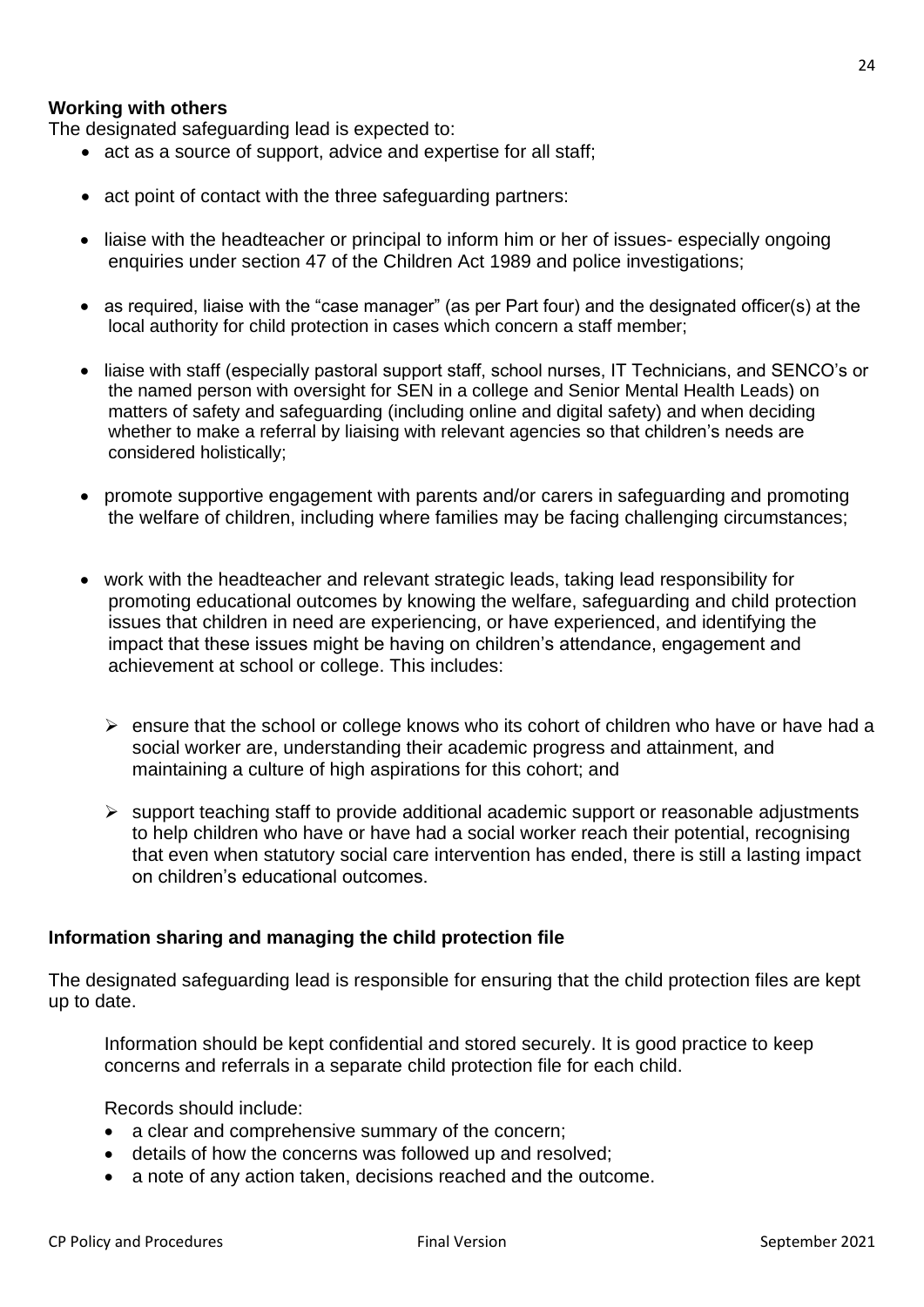They should ensure the file is only accessed by those who need to see it and where the file or content within it is shared, this happens in line with information sharing advice as set out in Part oe and Part two of this guidance.

Where children leave the school or college (including in year transfers) the designated safeguarding lead should ensure their child protection file is transferred to the new school or college as soon as possible, and within 5 days for an in-year transfer or within the first 5 days of the start of a new term. This should be transferred separately from the main pupil file, ensuring secure transit and confirmation of receipt should be obtained. Receiving schools and colleges should ensure key staff such as designated safeguarding leads and SENCOs or the named person with oversight for SEN in colleges, are aware as required.

Lack of information about their circumstances can impact on the child's safety, welfare and educational outcomes. In addition to the child protection file, the designated safeguarding lead should also consider if it would be appropriate to share any additional information with the new school or college in advance of a child leaving to help them put in place the right support to safeguard this child and to help the child thrive in the school or college. For example, information that would allow the new school or college to continue supporting children who have had a social worker and been victims of abuse and have that support in place for when the child arrives.

#### **Raising Awareness**

The designated safeguarding lead should:

- ensure each member of staff has access to, and understands, the school's or college's child protection policy and procedures, especially new and part-time staff.
- Ensure the school or college's child protection policy is reviewed annually (as a minimum) and the procedures and implementation are updated and reviewed regularly, and work with governing bodies or proprietors regarding this;
- Ensure the child protection policy is available publicly and parents are aware of the fact that referrals about suspected abuse or neglect may be made and the role of the school or college in this;
- Link with the safeguarding partner arrangements to make sure staff are aware of training opportunities and the latest local policies on local safeguarding arrangements; and
- Help promote educational outcomes by sharing the information about the welfare, safeguarding and child protection issues that children, including children with a social worker, are experiencing with teachers and school and college leadership staff.

#### **Training, knowledge and skills**

The designated safeguarding lead (and any deputies) should undergo training to provide them with the knowledge and skills required to carry out the role. This training should be updated at least every two years. The designated safeguarding lead should undertake Prevent awareness training. Training should provide designated safeguarding leads with a good understanding of their own role, how to identify, understand and respond to specific needs that can increase the vulnerability of children, as well as specific harms that can put children at risk, and the processes, procedures and responsibilities of other agencies, particularly children's social care, so they: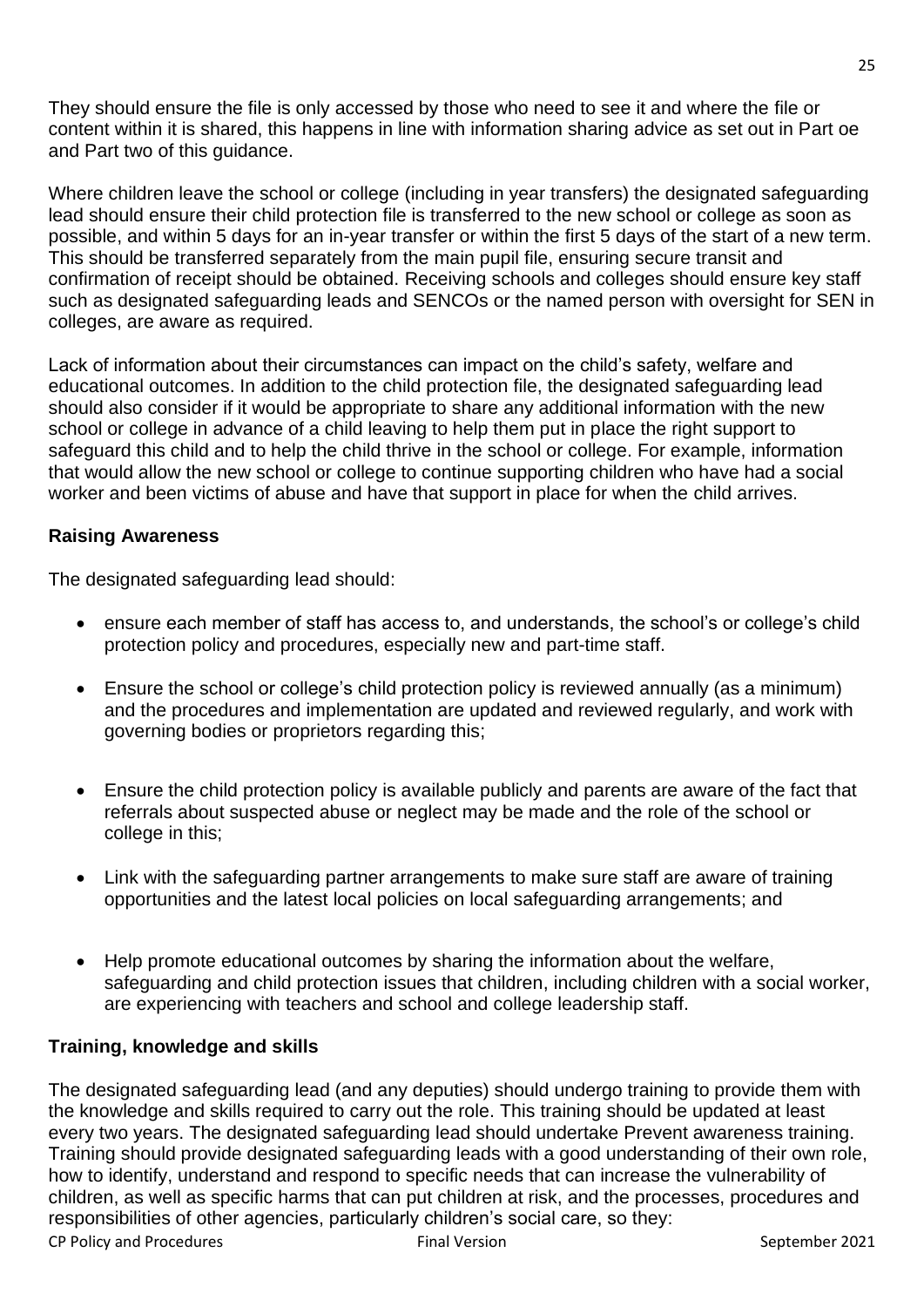- understand the assessment process for providing early help and statutory intervention, including local criterial for action and local authority children's social care referral arrangements.
- have a working knowledge of how local authorities conduct a child protection case conference and a child protection review conference and be able to attend and contribute to these effectively when required to do so;
- understand the importance of the role the designated safeguarding lead has in providing information and support to children social care in order to safeguard and promote the welfare of children;
- understand the lasting impact that adversity and trauma can have, including on children's behaviour, mental health and wellbeing, and what is needed in responding to this in promoting educational outcomes;
- are alert to the specific needs of children in need, those with special educational needs and disabilities (SEND), those with relevant health conditions and young carers;
- Understand the importance of information sharing, both within the school and college and with the three safeguarding partners, other agencies, organisations and practitioners;
- understand and support the school or college with regards to the requirements of the Prevent duty and are able to provide advice and support to staff on protecting children from the risk of radicalisation;
- are able to understand the unique risks associated with online safety and be confident that they have the relevant knowledge and up to date capability required to keep children safe whilst they are online at school or college;
- can recognise the additional risks that children with special educational needs and disabilities (SEND) face online, for example, from online bullying, grooming and radicalisation and are confident they have the capability to support children with SEND to stay safe online;
- obtain access to resources and attend any relevant or refresher training courses; and,
- encourage a culture of listening to children and taking account of their wishes and feelings, among all staff, in any measures the school or college may put in place to protect them.

In addition to the formal training set out above, their knowledge and skills should be refreshed (this might be via e-bulletins, meeting other designated safeguarding leads, or simply taking time to read and digest safeguarding developments) at regular intervals, as required, and at least annually, to allow them to understand and keep up with any developments relevant to their role.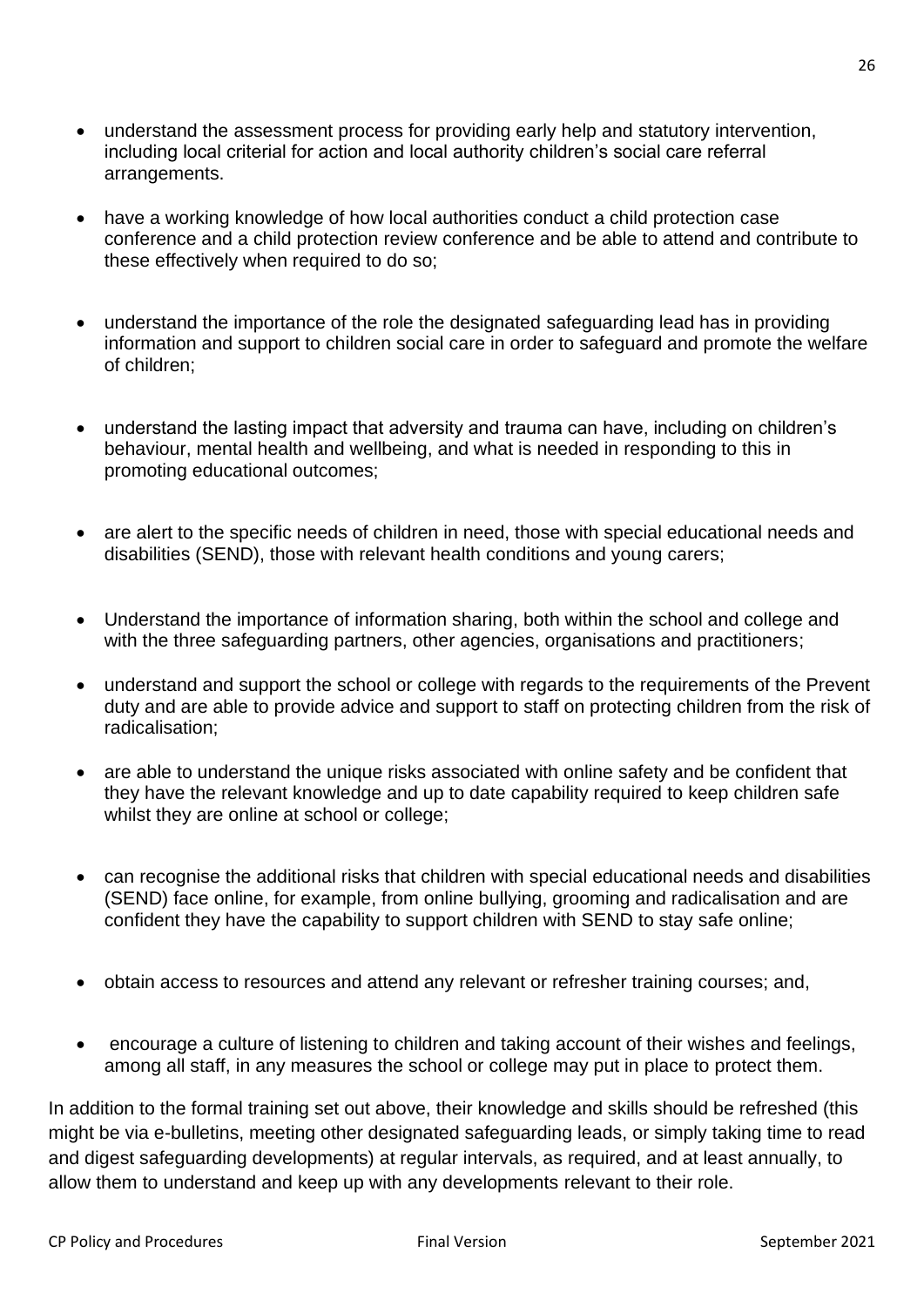#### **Understanding the views of children**

It is important that children feel heard and understood. Therefore, designated safeguarding leads should be supported in developing knowledge and skills to:

- encourage a culture of listening to children and taking account of their wishes and feelings, among all staff, and in any measures the school or college may put in place to protect them; and
- understand the difficulties that children may have in approaching staff about their circumstances and consider how to build trusted relationships which facilitate communication.

#### **Understanding the views of children**

It is important that children feel heard and understood. Therefore, designated safeguarding leads should be supported in developing knowledge and skills to:

- encourage a culture of listening to children and taking account of their wishes and feelings, among all staff, and in any measures the school or college may put in place to protect them; and,
- understand the difficulties that children may have in approaching staff about their circumstances and consider how to build trusted relationships which facilitate communication.

#### **Holding and sharing information**

The critical importance of recording, holding, using and sharing information effectively is set out in Parts one, two and five of this document, and therefore the designated safeguarding lead should be equipped to:

- understand the importance of information sharing, both within the school and college, and with other schools and colleges on transfer including in-year and between primary and secondary education, and with the safeguarding partners, other agencies, organisations and practitioners;
- understand relevant data protection legislation and regulations, especially the Data Protection Act 2018 and the UK General Data Protection Regulation (UK GDPR); and,
- be able to keep detailed, accurate, secure written records of concerns and referrals and understand the purpose of this record-keeping.

#### **Other Local Designated Safeguarding Lead Additional duties**

In Knowsley the Designated Safeguarding Lead may also act as champion for local/ area initiatives such as Operation Encompass, Child Exploitation single point of contact and Private Fostering.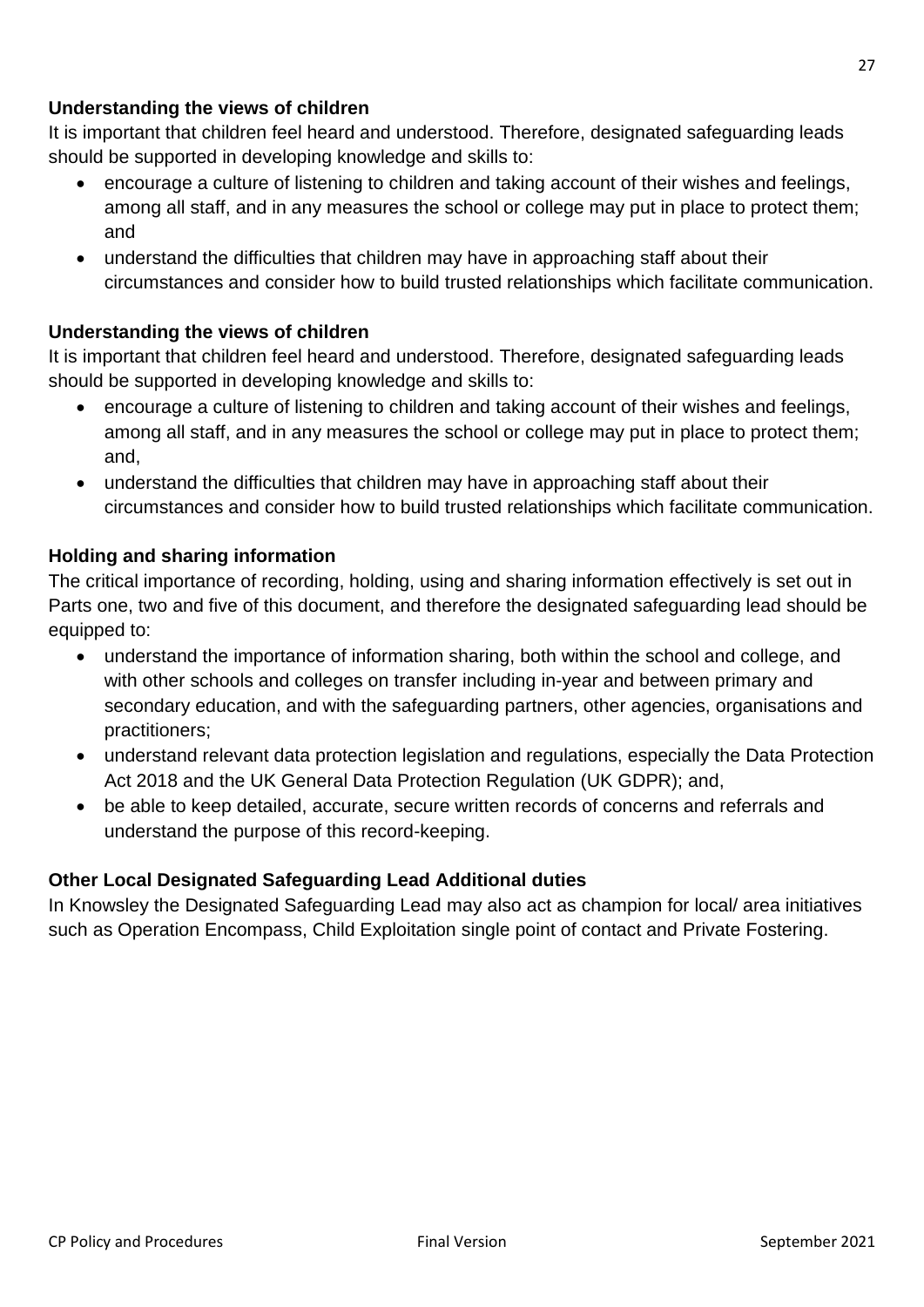# **Child Protection Procedures Flow Chart**



\*Paragraph 42, **Where a child is suffering, or is likely to suffer from harm, it is important that a referral to children's social care (and if appropriate the police) is made immediately. KCSIE, 2020.**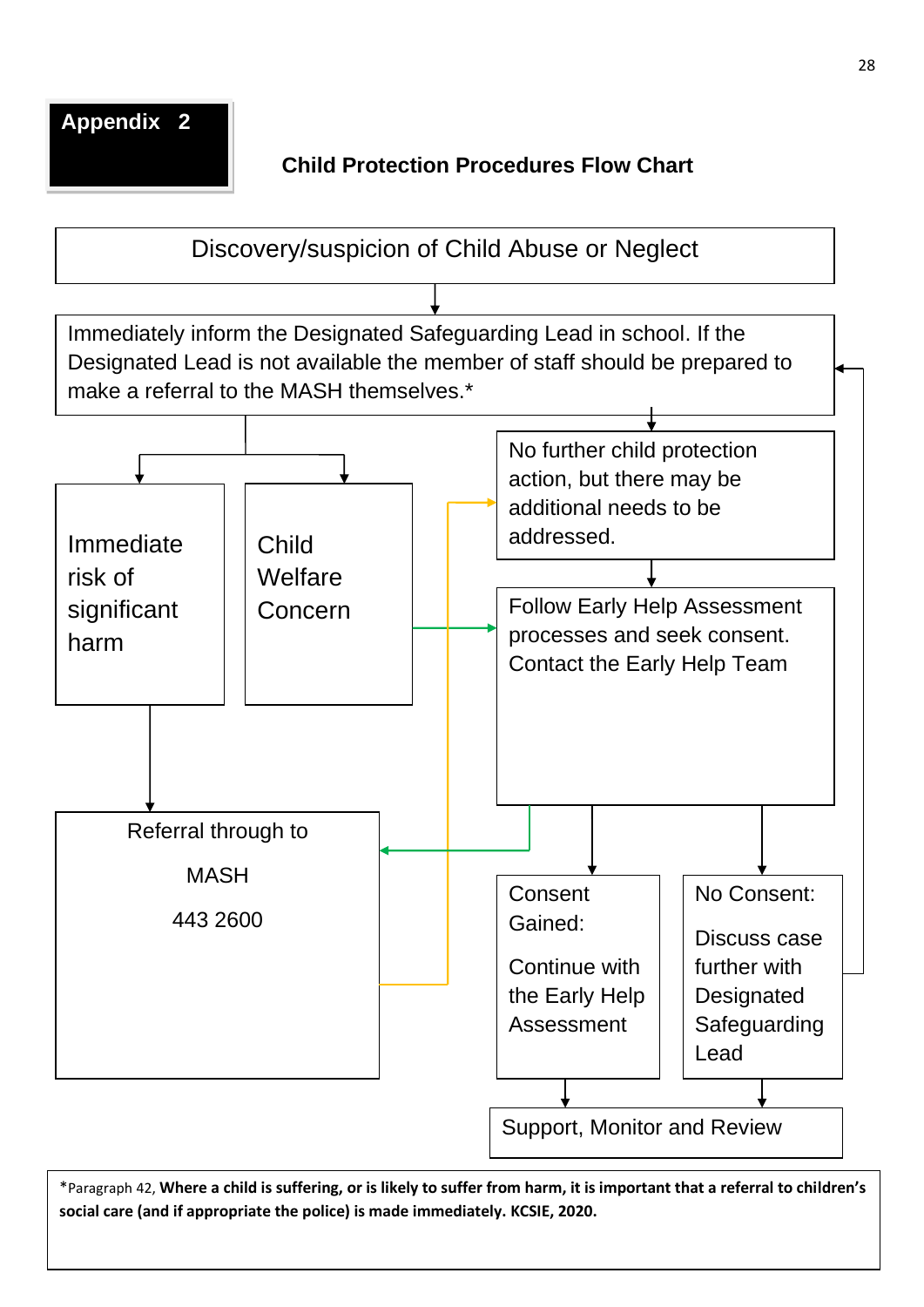**Appendix 3** 



# Seven golden rules for information sharing

- 1. Remember that the Data Protection Act is not a barrier to sharing information but provides a framework to ensure that personal information about living persons is shared appropriately.
- 2. Be open and honest with the person (and/or their family where appropriate) from the outset about why, what, how and with whom information will, or could be shared, and seek their agreement, unless it is unsafe or inappropriate to do so.
- 3. Seek advice if you are in any doubt, without disclosing the identity of the person where possible.
- 4. Share with consent where appropriate and, where possible, respect the wishes of those who do not consent to share confidential information. You may still share information without consent if, in your judgement, that lack of consent can be overridden in the public interest. You will need to base your judgement on the facts of the case.
- 5. Consider safety and well-being: Base your information sharing decisions on considerations of the safety and well-being of the person and others who may be affected by their actions.
- 6. Necessary, proportionate, relevant, accurate, timely and secure: Ensure that the information you share is necessary for the purpose for which you are sharing it, is shared only with those people who need to have it, is accurate and up-to-date, is shared in a timely fashion, and is shared securely.
- 7. Keep a record of your decision and the reasons for it whether it is to share information or not. If you decide to share, then record what you have shared, with whom and for what purpose.

**Local contacts** 

Extract from HM Government Information Sharing: Guidance for practitioners and managers. Copies can be obtained from www.ecm.gov.uk/informationsharing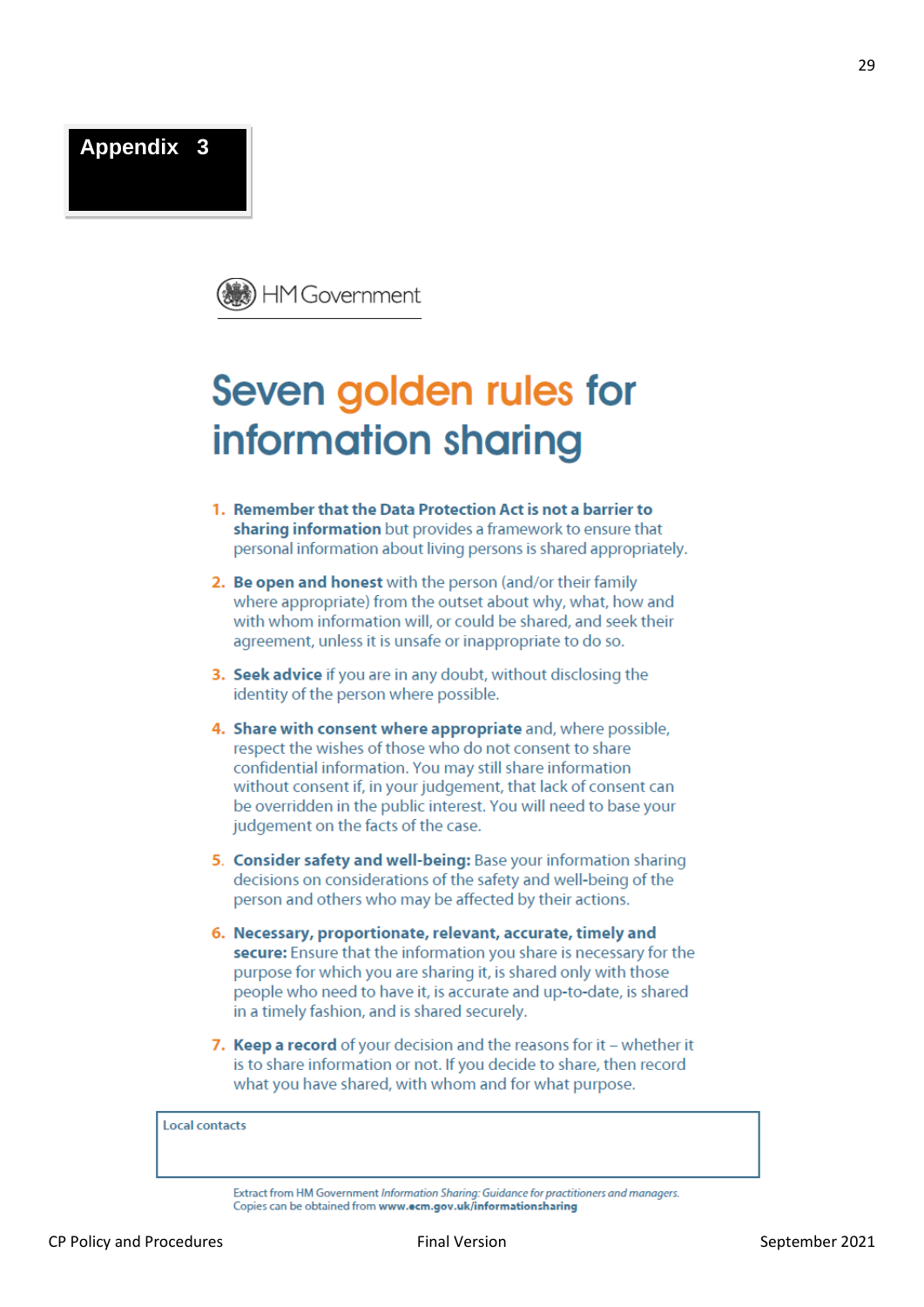# **Flowchart of key questions** for information sharing



Extract from HM Government Information Sharing: Guidance for practitioners and managers. Copies can be obtained from www.ecm.gov.uk/informationsharing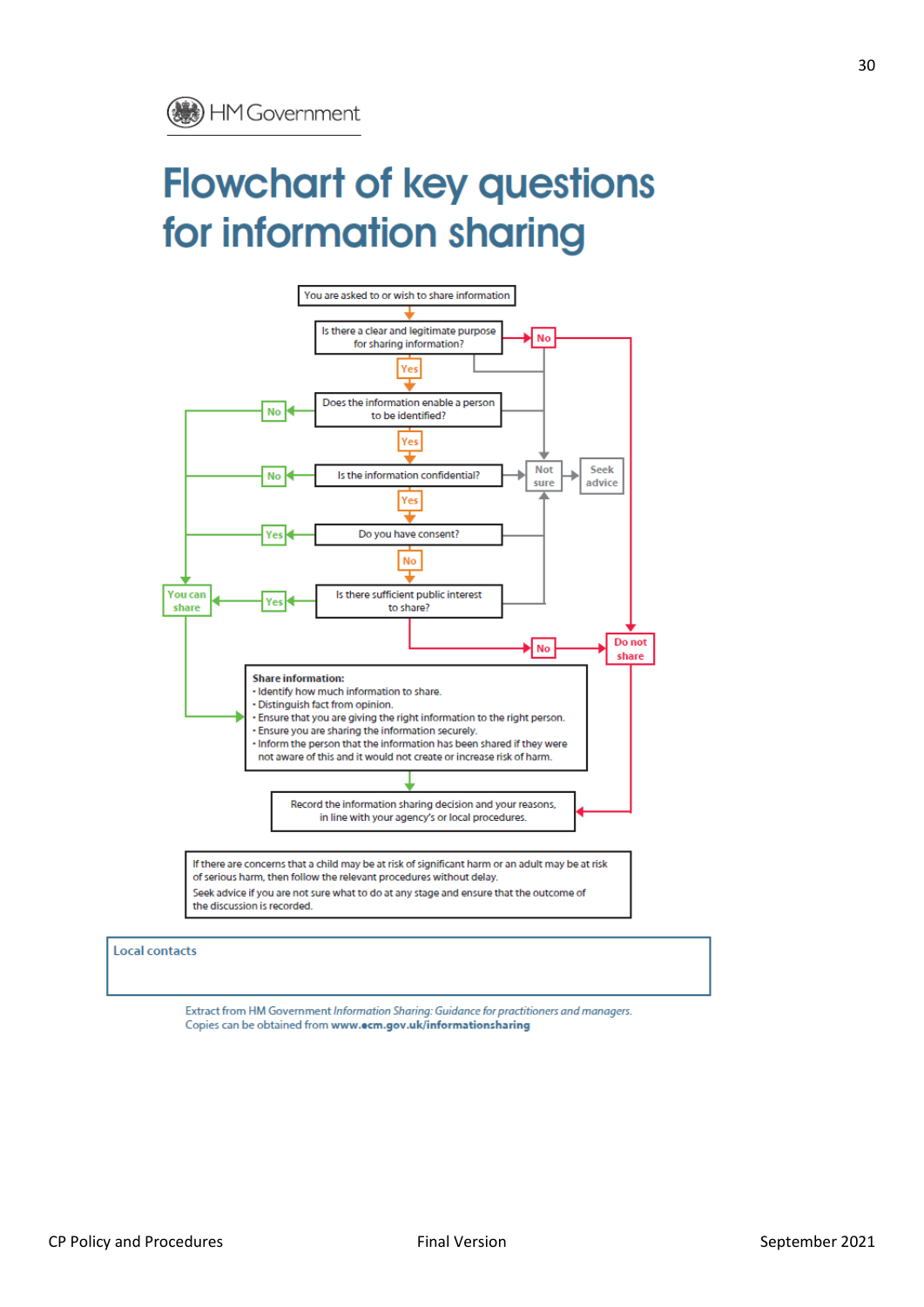# **Receipt of Child Protection File**

| <u>IMPORTANT:</u>                | The receiving school must return this section to the issuing school.      |
|----------------------------------|---------------------------------------------------------------------------|
| <b>Name of Receiving School:</b> |                                                                           |
| <b>Issuing School:</b>           | <b>School Name:</b>                                                       |
|                                  | <b>School Address:</b>                                                    |
|                                  |                                                                           |
| <b>Child's Name:</b>             |                                                                           |
| DOB:                             |                                                                           |
|                                  | I confirm receipt of the child protection files on the above named pupil: |
| Name:                            |                                                                           |
| <b>Job Title:</b>                |                                                                           |
| Signature:                       |                                                                           |
| Date:                            |                                                                           |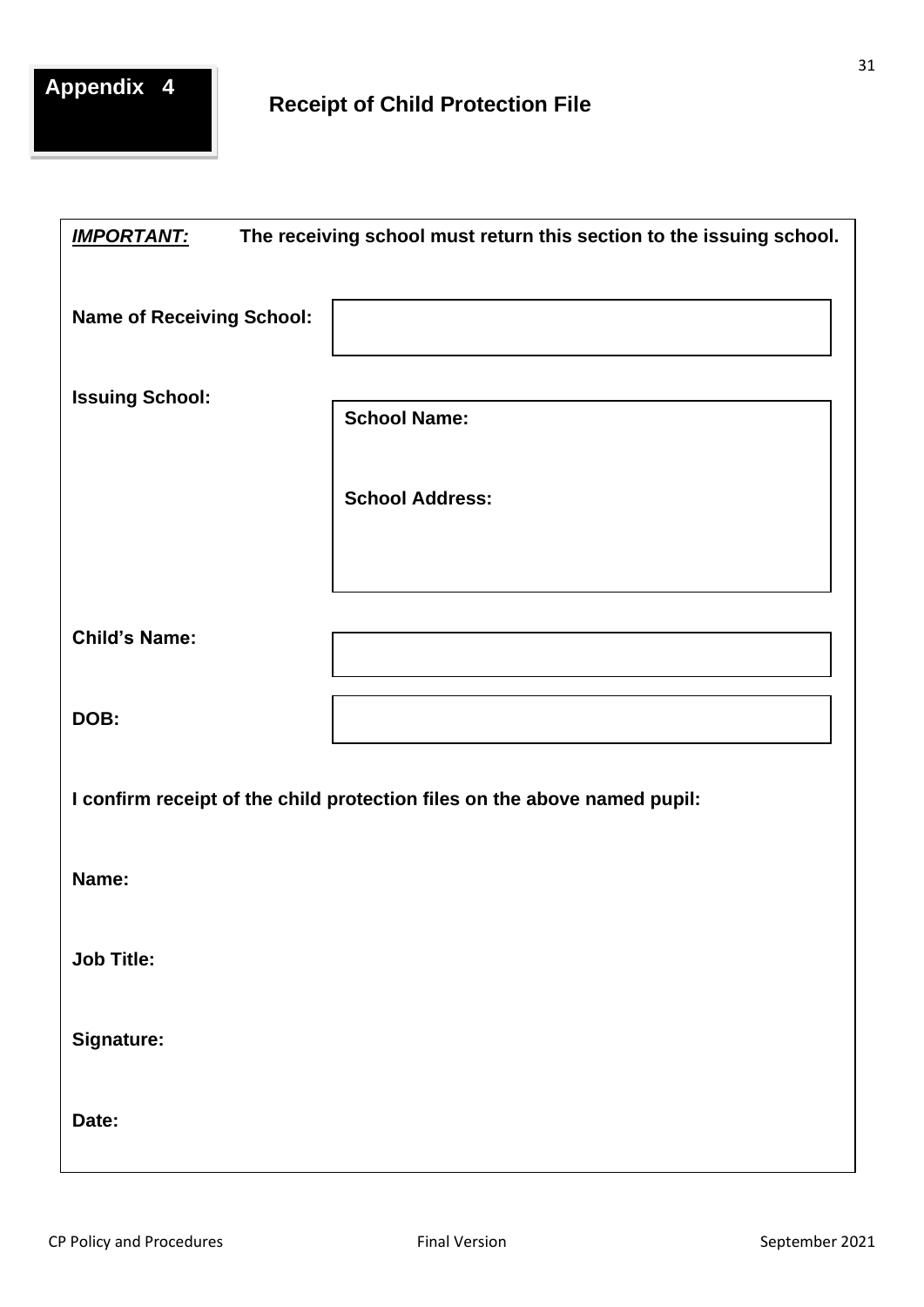# **Appendix 5 Indicators of abuse and neglect**

### **Keeping Children Safe in Education 2021**

**Physical –** A form of abuse which may involve hitting, shaking, throwing, poisoning, burning or scalding, drowning, suffocating or otherwise causing physical harm told a child. Physical harm may also be caused when a parent or carer fabricates the symptoms of, or deliberately induces, illness in a child.

**Emotional –** The persistent emotional maltreatment of a child such as to cause severe and persistent adverse effects on the child's emotional development. It may involve conveying to children that they are worthless or unloved, inadequate, or valued only insofar as they meet the needs of another person. It may include not giving the child opportunities to express their views, deliberately silencing them or 'making fun' of what they say or how they communicate. It may feature age or developmentally inappropriate expectations being imposed on children. These may include interactions that are beyond the child's developmental capability, as well as overprotection and limitation of exploration and learning, or preventing the child participating in normal social interaction. It may involve seeing or hearing the ill-treatment of another. It may involve serious bullying (Including cyber bullying) causing children frequently to feel frightened or in danger, or the exploitation or corruption of children. Some level of emotional abuse is involved in all types of maltreatment of a child, though it may occur alone.

**Sexual –** involves forcing or enticing a child or young person to take part in sexual activities, not necessarily involving violence, whether or not the child is aware of what is happening. The activities may involve physical contact, including assault by penetration (for example rape or oral sex) or nonpenetrative acts such as masturbation, kissing, rubbing, and touching outside of clothing. They may also include non-contact activities, such as involving children in looking at, or in the production of, sexual images, watching sexual activities, encouraging children to behave in sexually inappropriate ways, or grooming a child in preparation for abuse. Sexual abuse can take place online, and technology can be used to facilitate offline abuse. Sexual abuse is not solely perpetrated by adult males. Women can also commit acts of sexual abuse, as can other children. The sexual abuse of children by other children is a specific safeguarding issue (also known as peer on peer abuse) in education and all staff should be aware of it and of their school or colleges policy and procedures for dealing with it

**Neglect –** the persistent failure to meet a child's basic physical and/or psychological needs, likely to result in the serious impairment of the child's health or development. Neglect may occur during pregnancy, for example, as a result of maternal substance abuse. Once a child is born, neglect may involve a parent or carer failing to: provide adequate food, clothing and shelter (including exclusion from home or abandonment); protect a child from physical and emotional harm or danger; ensure adequate supervision (including the use of inadequate care-givers); or ensure access to appropriate medical care or treatment. It may also include neglect of, or unresponsiveness to, a child's basic emotional needs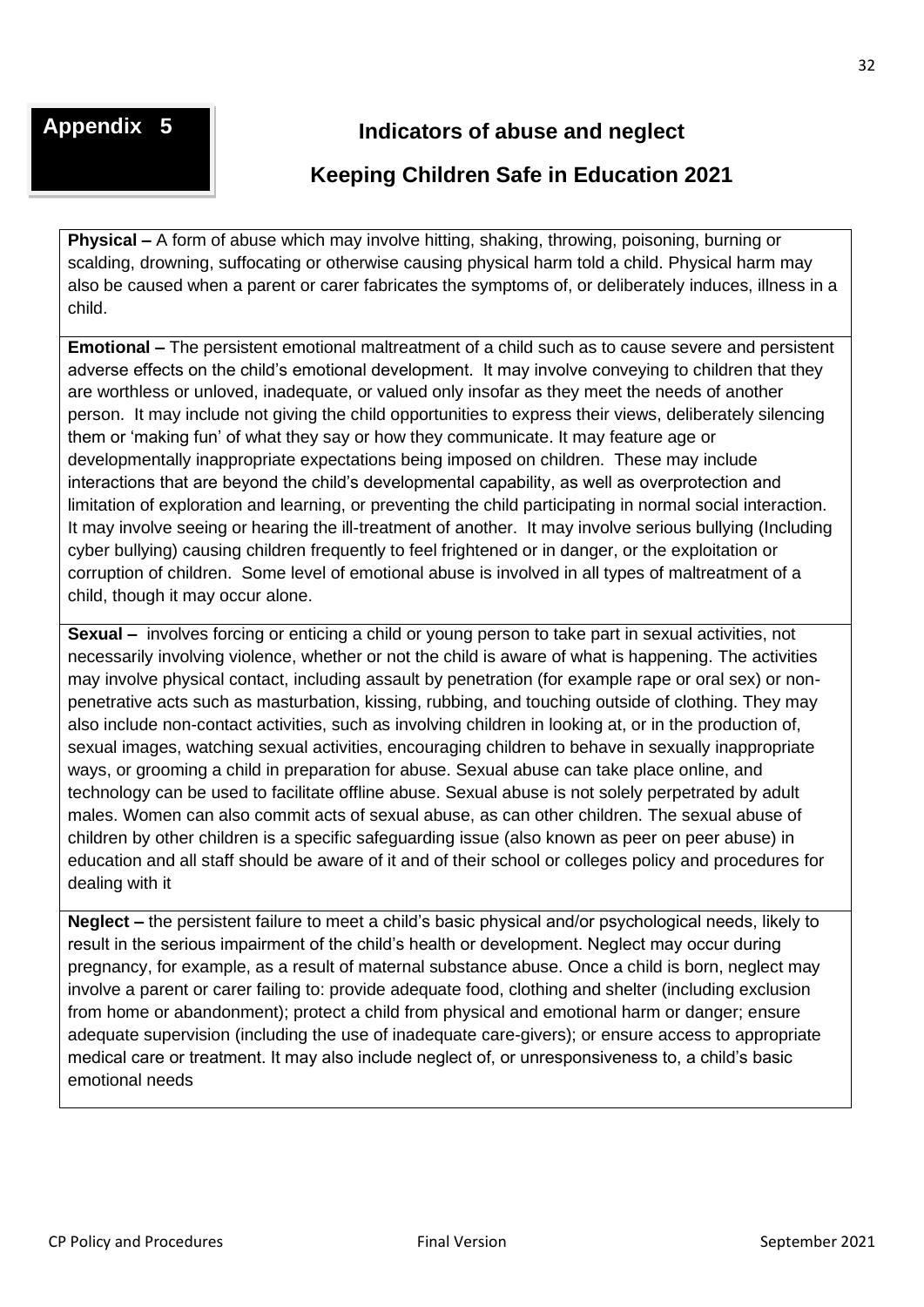# **Appendix 6**

# **School Risk Identification and Safety Plan**

| <b>Name</b>                                              |                                  |                                                      |                                                                                         |                      |                        |                                                              |                                                                                                      |                      |                               |                              |                              |
|----------------------------------------------------------|----------------------------------|------------------------------------------------------|-----------------------------------------------------------------------------------------|----------------------|------------------------|--------------------------------------------------------------|------------------------------------------------------------------------------------------------------|----------------------|-------------------------------|------------------------------|------------------------------|
| Date of Safety<br>Plan                                   |                                  |                                                      |                                                                                         |                      |                        |                                                              |                                                                                                      |                      |                               |                              |                              |
| <b>Safeguarding</b><br><b>Issue</b><br><b>Identified</b> | <b>Possible</b><br><b>Impact</b> | <b>Current</b><br><b>Management</b><br><b>Issues</b> | <b>Level of Risk</b><br>Assessment of risk<br>with current control<br>measures in place |                      |                        | <b>Additional</b><br><b>Safeguarding</b><br><b>Solutions</b> | <b>New Level of Risk</b><br>Assessment of<br>residual risk with all<br>control measures in<br>place. |                      |                               | <b>Target</b><br><b>Date</b> | <b>Review</b><br><b>Date</b> |
|                                                          |                                  |                                                      | (probability)<br>Liklihood                                                              | Impact<br>(Severity) | Current Risk<br>Rating |                                                              | Liklihood<br>(probability)                                                                           | Impact<br>(Severity) | <b>Current Risk</b><br>Rating |                              |                              |
|                                                          |                                  |                                                      |                                                                                         |                      |                        |                                                              |                                                                                                      |                      |                               |                              |                              |
|                                                          |                                  |                                                      |                                                                                         |                      |                        |                                                              |                                                                                                      |                      |                               |                              |                              |
|                                                          |                                  |                                                      |                                                                                         |                      |                        |                                                              |                                                                                                      |                      |                               |                              |                              |

|           | High   |               |        |      |
|-----------|--------|---------------|--------|------|
|           | Medium |               |        |      |
|           | _OW    |               |        |      |
| ikelihood |        | _OW           | Medium | High |
|           |        | <b>Impact</b> |        |      |

Signed \_\_\_\_\_\_\_\_\_\_\_\_\_\_\_\_\_\_\_\_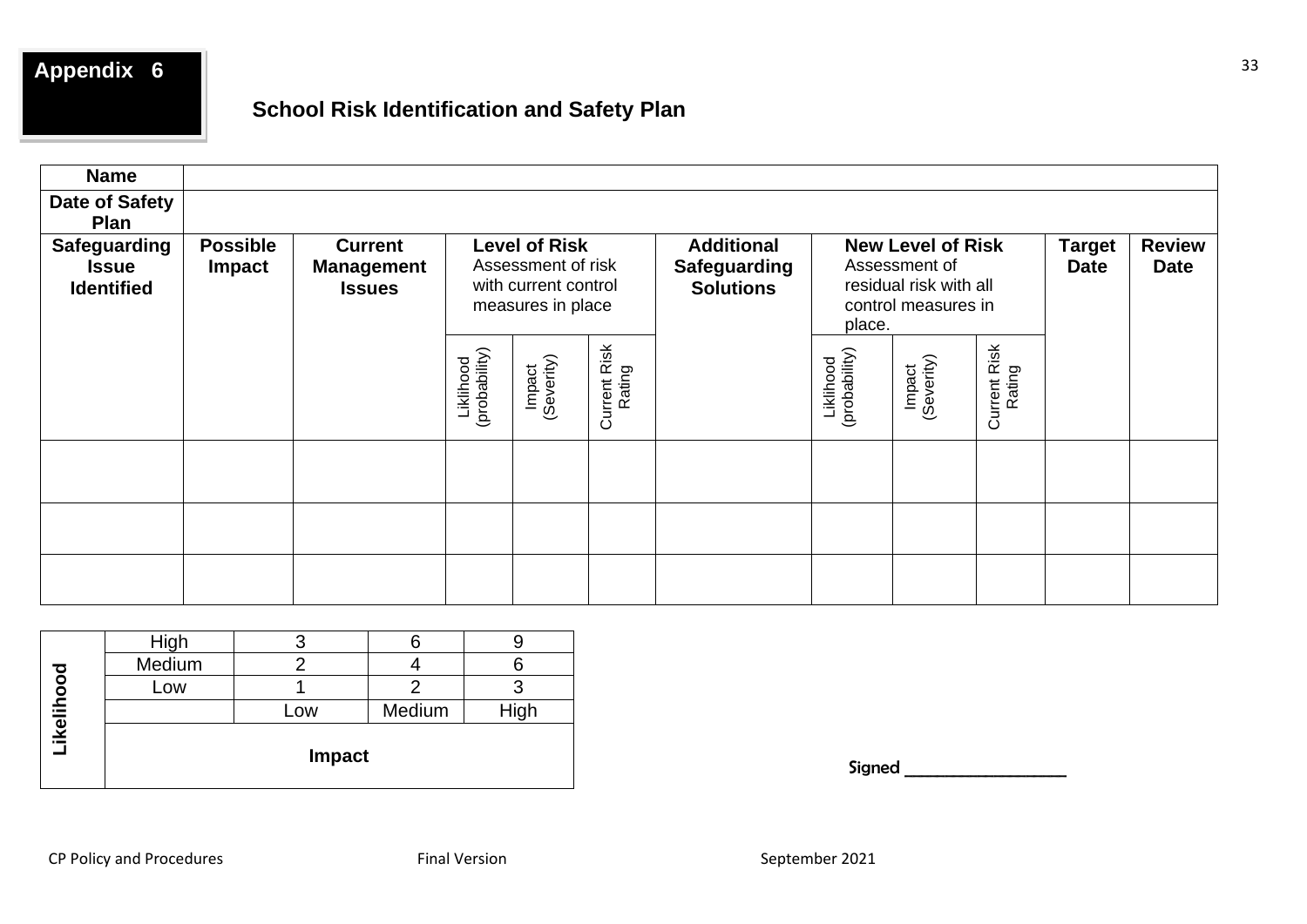| <b>Police Reference Number</b>                                          | <b>Date</b> |  |
|-------------------------------------------------------------------------|-------------|--|
| Child's name and age &<br><b>DOB</b>                                    |             |  |
| Date and time of incident                                               |             |  |
| <b>Address</b>                                                          |             |  |
| <b>Circumstances of incident</b>                                        |             |  |
|                                                                         |             |  |
| Additional school information including other Operation Encompass calls |             |  |
| Actions taken and Impact                                                |             |  |

 $\leq$